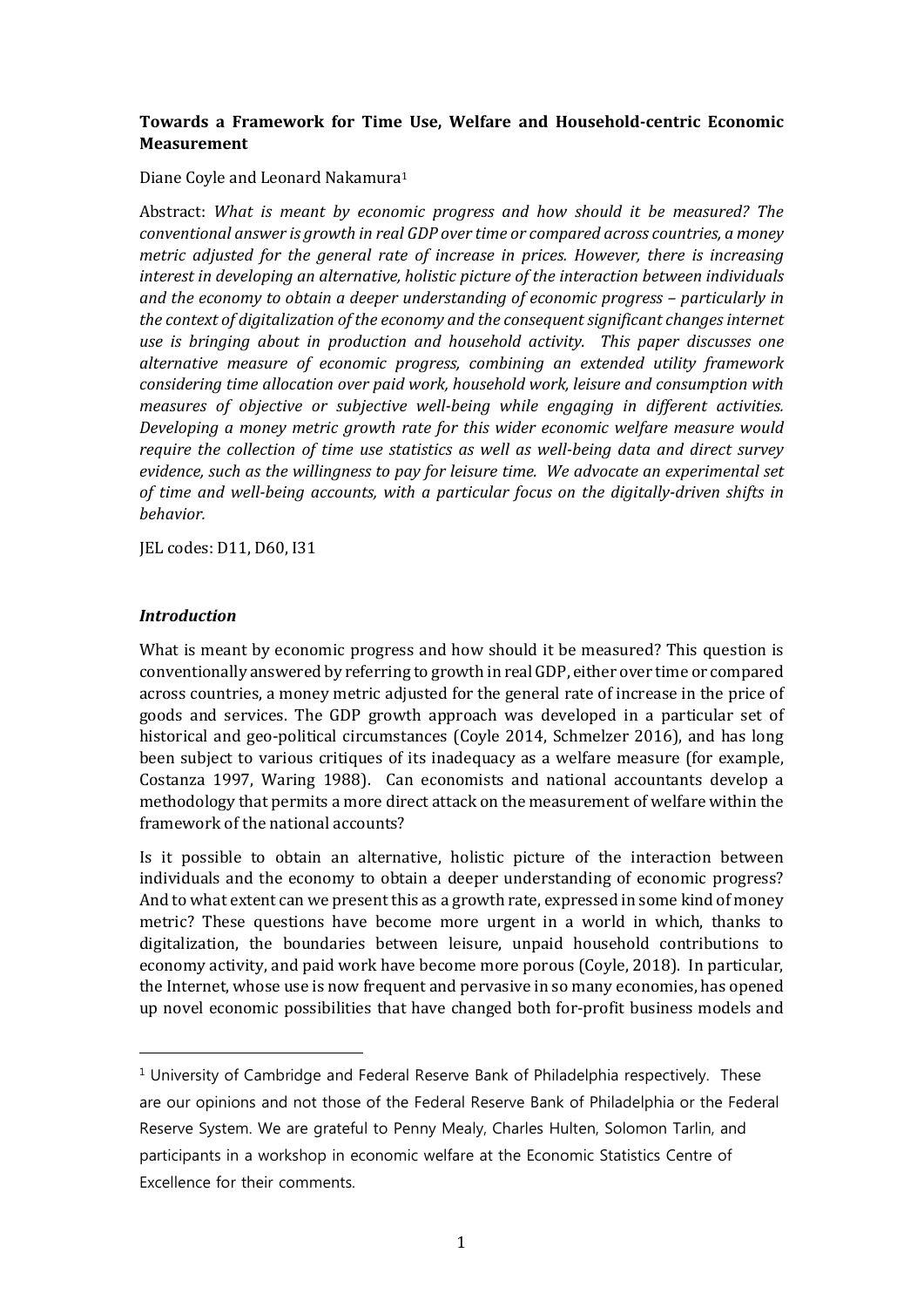household production dramatically. In an economy that is four-fifths services rather than goods, with time to consume therefore inherent in the majority of economic activity, the utility of the different uses of time seems key to understanding economic welfare as well as productivity. As Steedman (2001) notes, people do not wake up thinking, 'What shall I spend today?' but rather 'What shall I do today?'

The scope for novel economic possibilities involving changing time use has increased with remarkable speed. The current changes are occurring in the context of major secular trends. In US data, there has been a significant increase in leisure time over the five decades to the early 2000s, with substitutions away from market production for men and home production for women (whose market labor increased over the same period) (Aguiar and Hurst 2007, 2016). The distribution of this increase was uneven, with a bigger increase in leisure time (and bigger decrease in hours of market work) for lower income individuals than for those in high income occupations. Gershuny (2013) notes that market production has been falling as a proportion of time use, while home production and, in most OECD countries, leisure, has been increasing. The long term trend has been for hours of both market work and home production to decline, reflecting increasing productivity due to automation in both categories of production.[2](#page-1-0)

More recently, digital technology has prompted significant shifts in the allocation of time, particularly since 2007 with the arrival of smartphones and mobile broadband access. The mobile Internet saturated in the US and other OECD economies between 2007 – the year the iPhone was introduced – and 2015. Nakamura, Samuels and Soloveichik (2018) estimate that user-generated content (UGC) rose from less than 1 hour per week to nearly 5 hours per week from 2006 to 2016 (market production in 2016 was just over 25 hrs per week and home production 24 hours per week according to the American Time Use Survey (ATUS), which does not count UGC as home production). Aguiar et al (2018) document a large increase in hours devoted to computer gaming over the Internet by young men in the US, accompanied by a decrease in work hours and an increase in reported wellbeing. In the UK time spent online doubled between 2011 and 2018, reaching 24 hours in every week, with large majorities of adults accessing online services such as maps, social media, and government services as well as entertainment, and engaging in leisure, work-related and home production activities online[.3](#page-1-1) Consumers are thus spending increasing amounts of time connecting to the Internet, thanks to pervasive access to fixed and mobile broadband, engaging in a range of activities from accessing entertainment to carrying out banking transactions, accessing government services, booking travel, locating rides, and much more.

In the past decade whole new business models such as digital matching platforms and cloud computing have emerged, in addition to the now-familiar extended supply chains in business, enabled by information and communication technologies. Automation is enabling some activities to be undertaken much faster in a range of process innovations such as legal search, inventory management, financial transactions and rapid changes in manufacturing production runs. The substitutions being brought about by digital technologies will occur within and across the economic boundaries conventionally drawn between activities: consumption/leisure, market production, home production.

<span id="page-1-0"></span><sup>2</sup> https://ourworldindata.org/working-hours

<span id="page-1-1"></span><sup>&</sup>lt;sup>3</sup> https://www.ofcom.org.uk/\_data/assets/pdf\_file/0022/117256/CMR-2018-narrativereport.pdf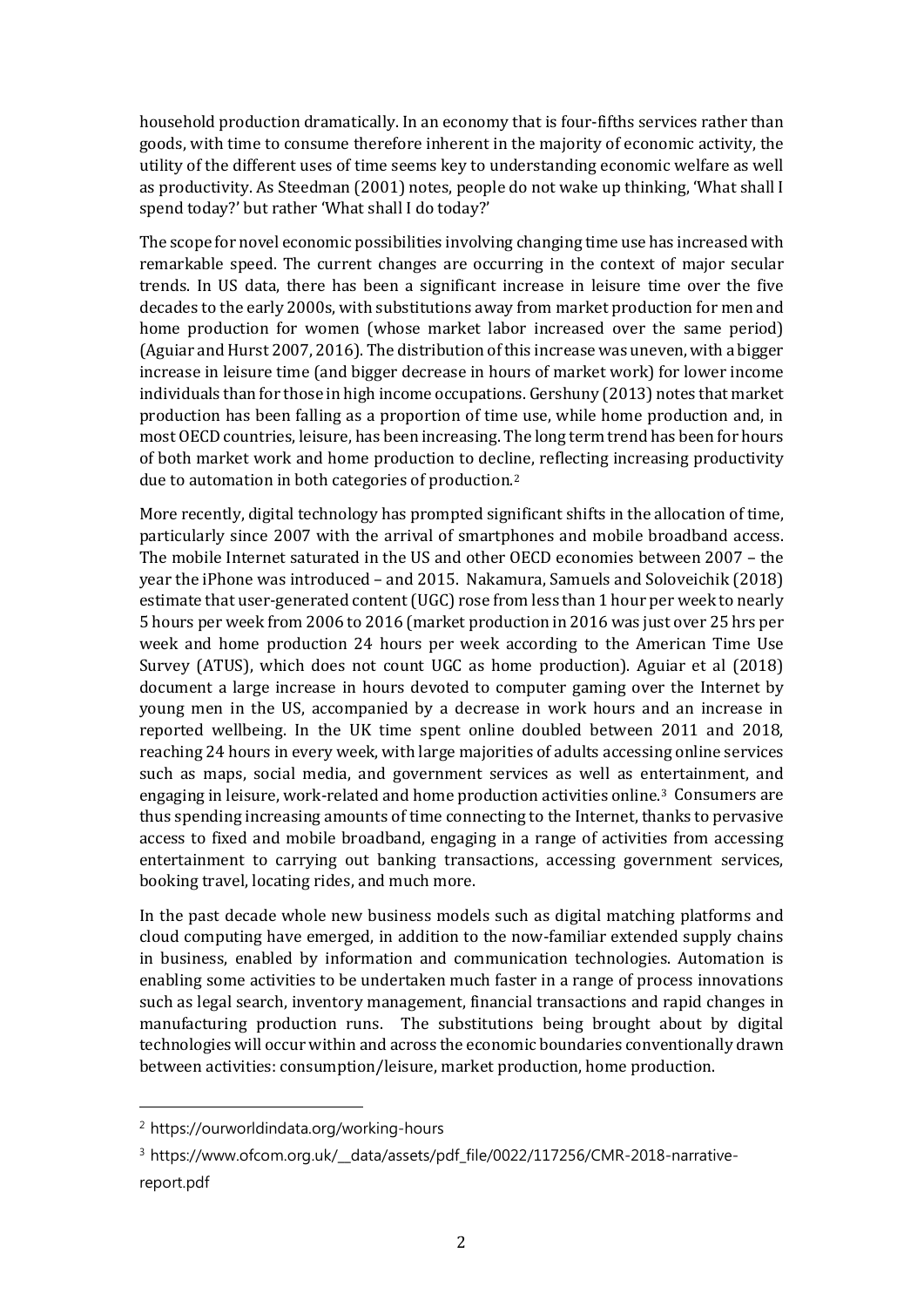The significant changes over both longer and shorter periods suggest the allocation of time should be taken seriously as a choice variable in assessing economic welfare. The question is especially salient now thanks to the impact of digital technologies.

This paper first discusses previous approaches to a more holistic conception of economic welfare. We then turn to the allocation of time , describing the digitally-driven changes in time use currently under way in advanced economies. After discussing the perspective time use provides on productivity, we turn to the contribution of different activities to economic well-being, including whether a money metric relating time use to well-being could be constructed. We review a range of methods that could contribute to a new measure of economic well-being. Our hope is that we can bring these alternative metrics to a new consensus about economic measurement.

### *A wider picture of economic welfare*

A milestone in seeking a more holistic picture of economic welfare was the Stiglitz report (Stiglitz, et al, 2010) advocating that economic statistics seek to move beyond GDP. This challenge was taken up by organizations such as the OECD and the European Commission in their 'GDP and Beyond' agenda.[4](#page-2-0) 

The debate about measurement of economic welfare has since intensified, due to both the obvious technology-driven changes under way in the economy, and a broad dissatisfaction in many OECD countries with post-crisis economic progress. Hulten and Nakamura (2017, 2018) have argued that GDP as currently measured is inadequate for measuring economic impacts on welfare in the context of digitalization. It thus makes sense to begin to think about a comprehensive framework for the measurement of welfare that includes all uses of time, whether in market production, home production, usergenerated content, consumption, and pure leisure time.

A number of studies, both inside and outside economics, have aimed to broaden our understanding of welfare and its growth. Some have been rooted in the national accounts tradition but have aimed to include leisure and other production boundary adjustments, to create a GDP-plus (Nordhaus and Tobin 1972, Jones and Klenow 2017). Other approaches include psychological studies (Kahneman et al, 1999), sociological studies (Gershuny and Fisher 2014), studies in the economics of the household (Becker, 1965, Juster et al 1981, Steedman 2001), economic studies of happiness (Easterlin 1974, Stevenson and Wolfers 2008), and efforts to measure the value of free goods (Brynjolfsson et al, 2017, Nakamura et al, 2018) and to measure the welfare of nations (Krueger et al, 2009a). The importance of distribution in welfare assessments has also become more prominent (for example Aitken and Weale 2018). All of these approaches are more controversial than direct measures of output in the conventional national accounts framework as there is no consensus about the theoretical foundation. Heys (2018) has suggested considering different approaches to measuring economic progress on a spectrum of distance from standard GDP measures.

There are two sorts of approaches, which might be combined to produce a money metric welfare measure.

One approach is rooted in the measurement of market activity, utility being measured through ex post choices made by individuals. This is extended to a utility framework,

<span id="page-2-0"></span><sup>4</sup> https://ec.europa.eu/eurostat/web/gdp-and-beyond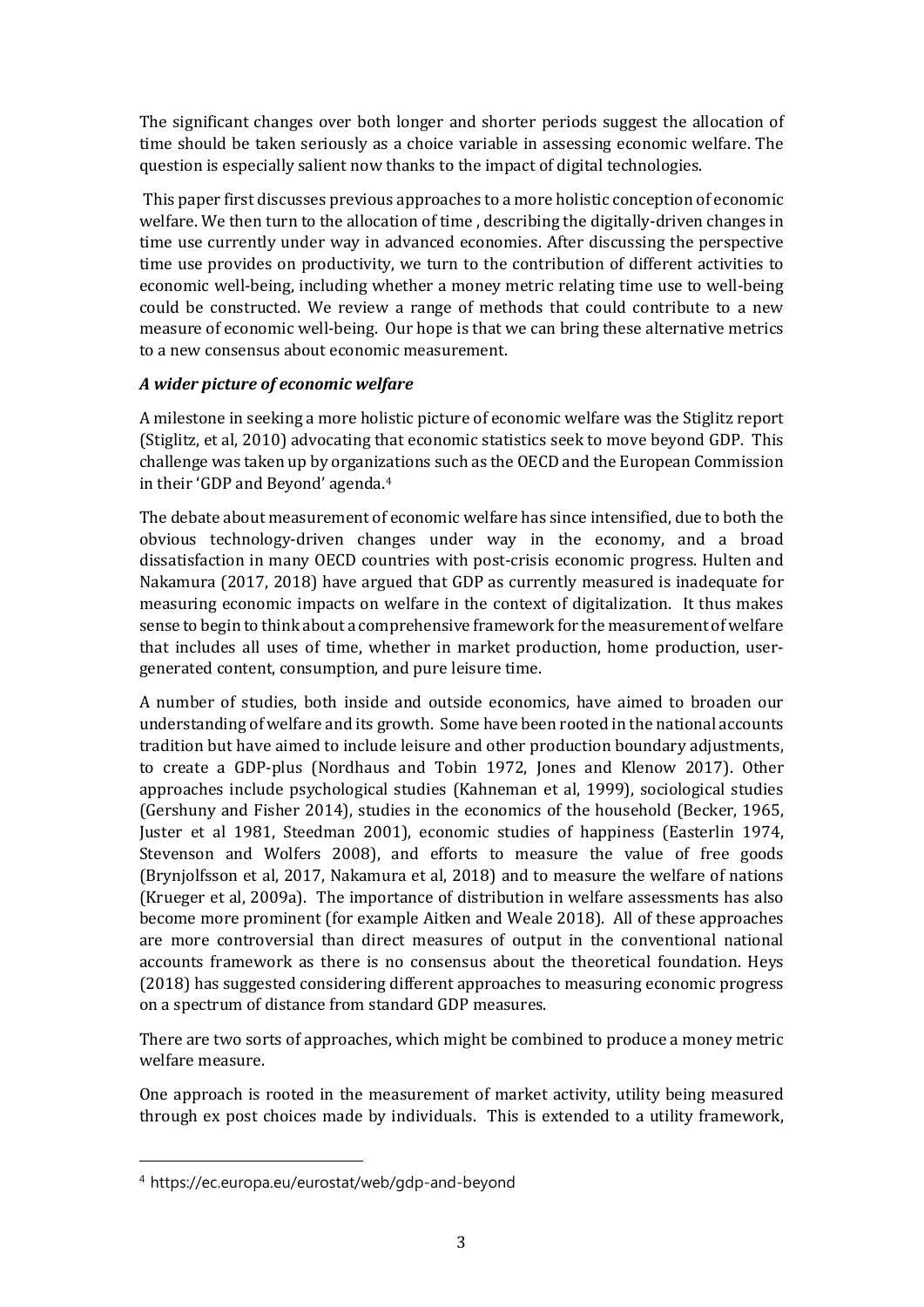typically through a labor-leisure model of the sort developed by Becker and others in which, in its simplest form, the average utility of leisure time is estimated by the average productivity of work, so total utility is equal to the wage times work plus nonwork hours. This can be made more complex in a variety of dimensions, including adding household production and consumption (Becker, 1965, Varian, 2009), time to consume (DeSerpa, 1971, Steedman 2001), housing (Dotsey et al, 2014), intra-household bargaining (Cherchye et al, 2012), the Internet (Goolsbee and Klenow, 2006), and age (Deaton, 2017). Utility experienced during production (both paid and household) is usually ignored, but is, at least theoretically, an important dimension. In some economic models of this kind, a shadow price can be attached that produces an estimate of money-metric utility similar to the concept of money-metric utility that underlies cost-of-living measures of inflation and real output. In a service-based and internet-based economy, the utility of time spent in consumption as well as production seems a particularly important dimension to consider.

Less closely linked to money-metric utility measures are happiness or well-being studies, including the measure of "objective" utility that Kahneman (1999) defines as the integral of instantaneous utility experienced over all hours. For example, subjects may be queried at random times during the day as to what they are doing and how they are feeling as they do it. These measures, averaged over time, represent "objective" utility. This objective utility is differentiated from subjective utility: the retrospective recall of the enjoyability of past events. Alternatively, a subject may be asked to write down afterwards what they spent their time doing and how they were feeling at the time.

What is notable is that both approaches require consideration of people's use of their time, the ultimate scarce resource, an issue to which we return below in suggesting how economic measurement and economic welfare may be better linked as digitalization of the economy transforms the time people are spending in different activities to which they attach different degrees of well-being.

### *Why we should take the time resource constraint seriously*

In terms of consumption, there has been an increase in the time allocated to activities that are digitally mediated, such as use of social media, online search and entertainment. These partly substitute for other forms of consumption, not only for the usual economic reasons of price and quality changes, but also because the time people have available for consumption and leisure activities cannot increase without limit but is constrained by the need for market work (to earn income) and for home production. Although economic theory typically ignores the time required to consume goods and services, the fact that the time available is limited to 24 hours a day (less sleep) is the ultimate binding constraint in the economy, and in life. Indeed, it is an identity: all the time available will be 'spent' in some way.

Recognizing that it takes time to consume anything (but especially services) implies considering the economic welfare of consumers' joint expenditure of time and goods. This includes shopping time – after all, shops are clustered in high streets and malls to economize on 'unproductive' time shopping, and the department store and the supermarket were key time-saving process innovations in retail. It also includes travel time to places of entertainment or service delivery, as well as the consumption time.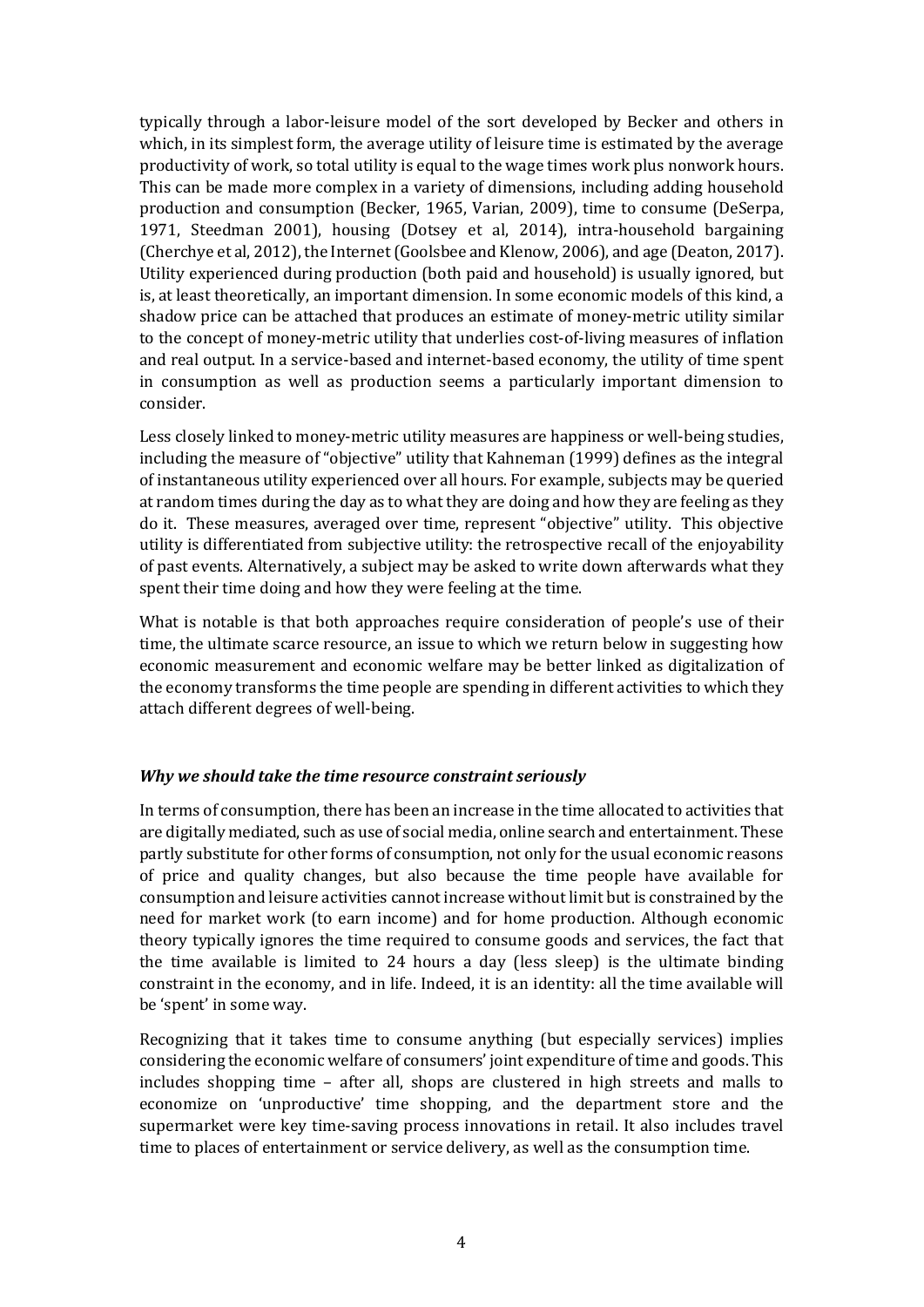Becker (1965) goes some way toward this approach by including time as a reified input into home and market production functions, but not explicitly modeling time to consume. His account explains the secular decline in hours of market work in terms of the 'luxury' character of time-intensive goods. Since then, there have been several formulations in which consumers derive utility from joint combinations are time and expenditure. Rosen (1981) describes consumption as a joint expenditure of time and monetary expenditure as a foundation for "superstar" effects on producers. Goolsbee and Klenow (2006) and Varian (2009) use time costs of Internet usage and for Internet search, respectively, to evaluate consumer surplus gains when marginal dollar costs are zero.

Changes in technology such as those clearly being brought about by digitalization are exactly the kind of changes causing relative price changes in terms of time as well as money, and could be expected to lead to shifts in expenditure and consumption patterns but also changes at the work/leisure/home production margins. There have been obvious changes in the time/money combinations involved in the purchase and consumption of some services. Time saved walking to the bank and standing in line may be used in watching a video online. More time may be spent taking and looking at smartphone photos, at negligible cost, or creating and uploading songs written for pleasure at home, and less on dining out. Perhaps there is less home cooking and more ordering food though delivery apps. A challenging feature is that a switch to home delivery may be hard to pin down through time use studies. Mobile apps often work in the background, giving us reminders, instructions, messages and information while we are doing other things. In particular, the availability of many possible interactions via a smartphone makes it particularly useful in periods when we are waiting. This may turn periods that would otherwise be ones of boredom and discontent into active leisure, in effect, creating leisure time out of thin air. Self-reports are one way to explore these dimensions. In principle, time use surveys can capture primary and alternative activities people are engaged in at a given time, but this is clearly somewhat harder than ascertaining whether somebody is ironing and watching TV at the same time. But time itself, together with the wage, offers a way to cross-check these measures.

Absent new time use data, it is impossible to be sure about systematic aggregate changes, but Internet use has become pervasive. The way people spend their time has been changing substantially during the past decade. Since the launch of the first smartphone in 2007, use of the mobile internet has become an ever-present activity in many people's lives, enabling the rapid growth of new services from social media to digital apps and platforms, as well as new channels of distribution and access. An estimated 80% of all people over the age of 14 in the developed economies were connected to the mobile internet, mostly by smartphones, by December 2016 (Evans 2017). The available statistics indicate substantial growth in the volumes of data transmitted over mobile and fixed networks during the past decade.

As Hulten and Nakamura (2017) show, the ever-present Internet has an important impact on the nature of the transmission of information. The transmission of information, provided that the information is actionable, increases the value of any economic activity, including consumption. Thus welfare may become disconnected from production, and GDP may become an inadequate measure of welfare. A number of characteristics of the Internet are important for changing economic activity. In particular, the fact that information can be transmitted over the Internet at close to zero marginal cost changes pricing practices in ways that make the measurement of economic growth difficult and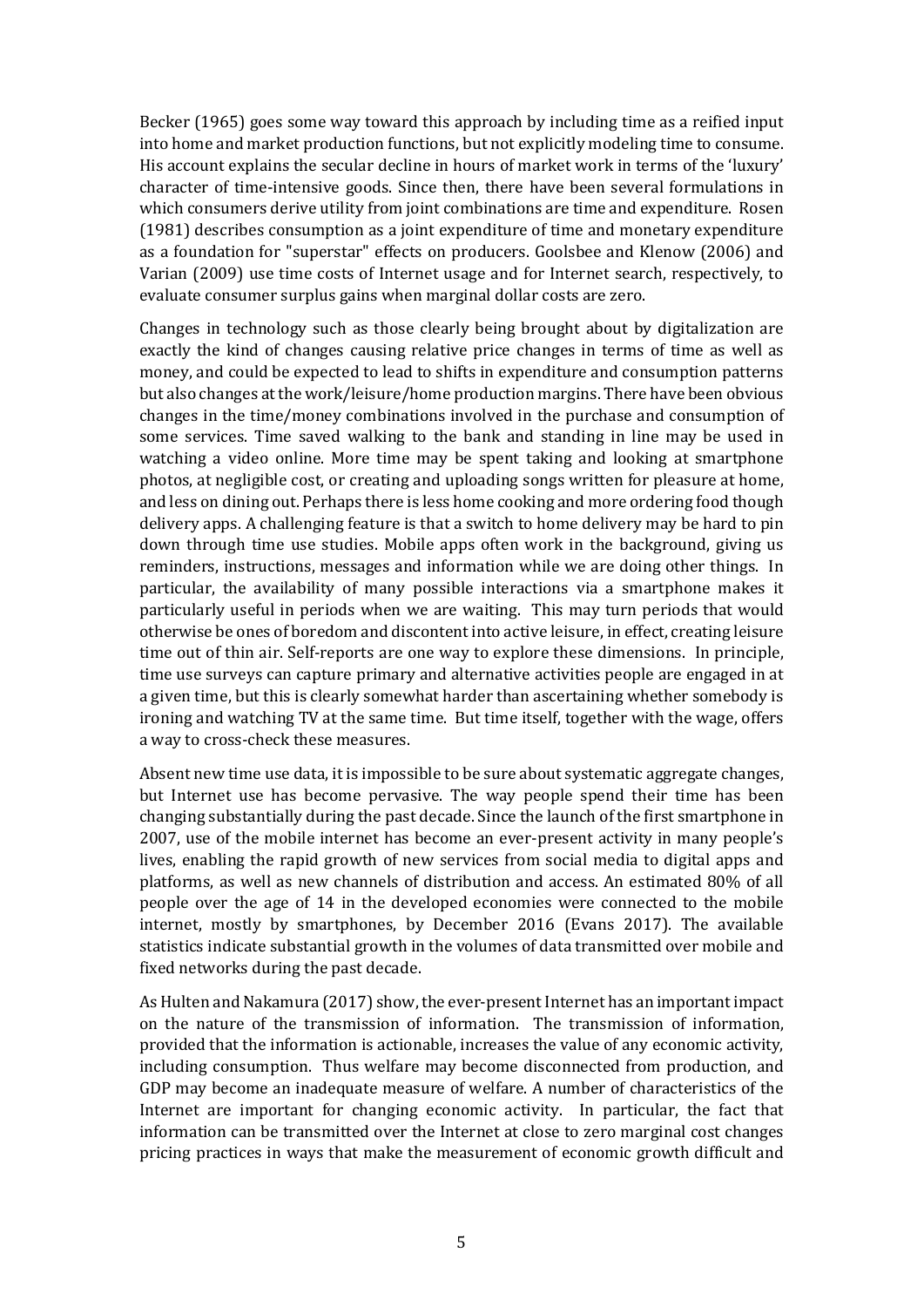encourages cooperation outside normal paid economic channels (Hulten and Nakamura 2018, Coyle, 2018).

If, in fact, our measures of economic progress, based as they are on deflating dollar transactions with indices of changes in the prices of marketed products and services, are no longer accurate measures of gains in economic welfare, then we need to turn to alternative measures of welfare. While we may not be able to estimate these alternative measures of output with the accuracy supposed to be a feature of real GDP statistics, we may be able to obtain some guide to the orders of magnitude of true economic welfare growth. Hulten and Nakamura (2018) and Nakamura et al (2018) provide evidence that production measures of output growth may be an order of magnitude smaller than welfare measures for specific innovations.

The standard approach of utility maximization ideally should combine all these choice margins: the consumer's choices of market hours, home production hours, leisure and commodities, subject to the time identity and the usual budget constraint. It is possible to imagine an ambitious extension of standard general equilibrium theory with utility based on the flow of consumption to include the extended time required for production (market and home) and consumption (with leisure and consumption as joint activities). It is not clear that this project, beyond our scope here, would have any of the general equilibrium characteristics we are familiar with.

An alternative approach is to consider directly well-being in the dimension of time. There is a large and growing literature on the measurement of the well-being derived from different activities. Our first basic proposition is that utility over time is equivalent to wellbeing. How we feel while working for pay, producing at home, or at leisure encompasses all our possibilities for well-being. Indeed, time spent offers a potentially more equitable way of valuing non-market goods. Asking people how much they would be willing to pay for something is always skewed by how much income they have (just as markets will overly represent rich people's preferences). But since time is the great leveler, asking people how much time they would be willing to spend could provide more equitable valuations[.5](#page-5-0)

The links between activities in the different conventional economic categories and average well-being in undertaking them are not straightforward, however. Surveys such as the ATUS and others capture subjective reports of how respondents feel, emotions such as happiness or anxiety. This surely cannot be taken directly as a measurement of utility as subjective contemporaneous feelings need to be supplemented by purpose for longer term goals such as health, education, childrearing, or entrepreneurship. One approach would be to consider such goals as an investment in both individual capital, or capability and social goods, contributing to others, or to the next generation.

A further consideration is that well-being, in the Cantril scale, is measured relative to the best possible life. The best possible life changes over time due to economic innovation. That is, novel economic possibilities, such as greater longevity, deeper scientific understanding, as well as tastier food and more captivating entertainment, all may change the definition of the best possible life.

Thinking about how to interpret the allocation of time between paid labor, home production, and leisure, to a first approximation we might think that time reductions

<span id="page-5-0"></span><sup>&</sup>lt;sup>5</sup> This insight is due to Penny Mealy, in conversation.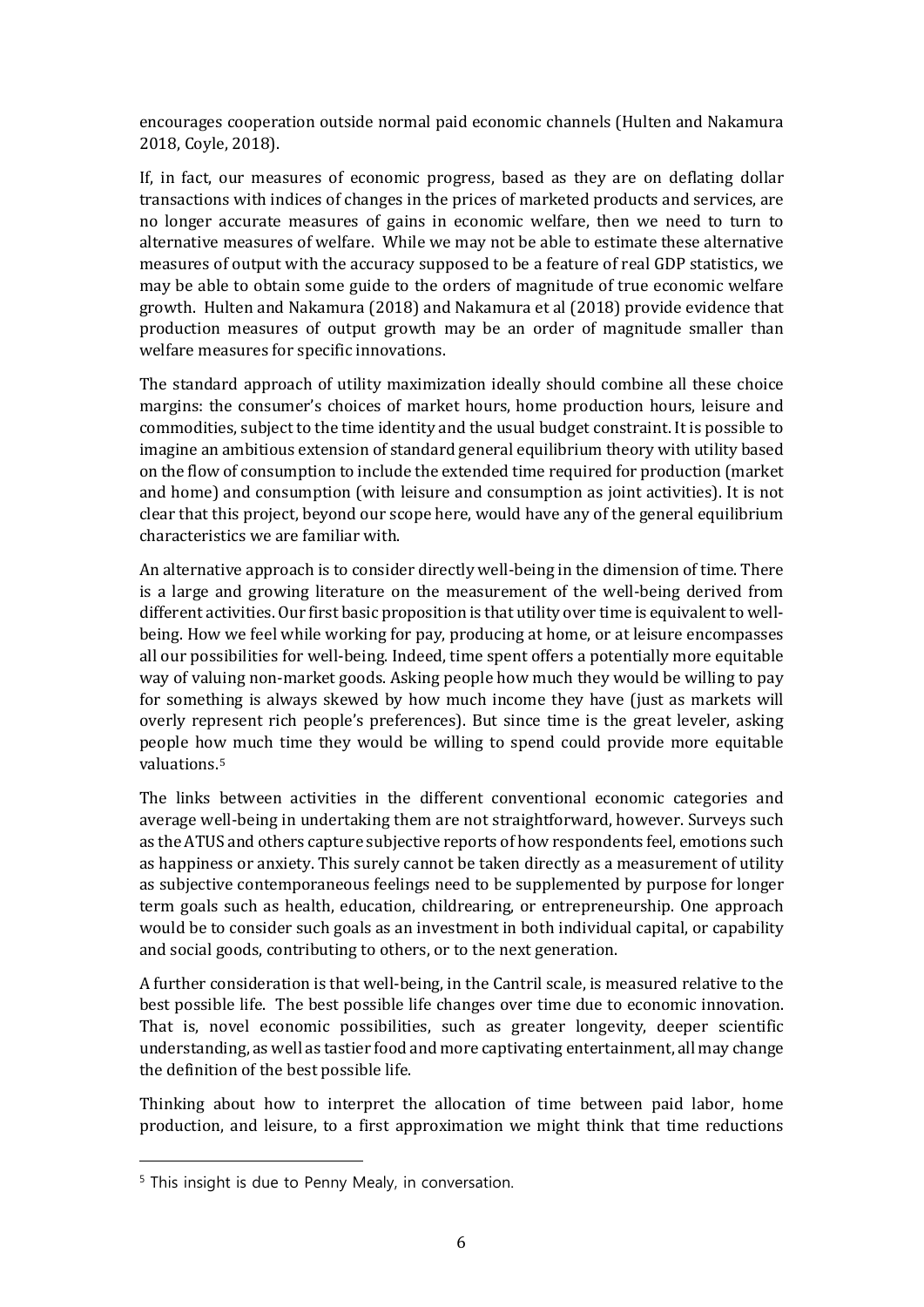(holding output constant) in paid labor and home production, that is, in what we call "work" is an improvement in welfare. Conversely, increases in time working (either in home production or for pay) given constant output are in principle welfare worsening. This is on the assumption that in either home production or at work, the object being produced is the major purpose of that time. Thus while one may enjoy washing dishes or writing essays, one would prefer to do these tasks in a shorter period of time rather than stretching out these episodes. Varian's discussion of the value of search assumes that one would search more if search took less time.

A further caveat is that work can be enjoyable or not, depending on the job, and even when intrinsic job satisfaction is low, there are benefits from the social attachments and status that come with paid employment. There is evidence that the non-monetary aspects of work are significant, and people seek intrinsic meaning in their paid work (Cassar and Meier, 2018). What's more the (dis-)utility of work appears to be changing over time as the character of work changes, and there are substantial variations between groups (Kaplan and Schulhofer-Wohl, 2018).

Some home production activities are similarly enjoyable, and blend with consumption/leisure, while others are clearly 'chores'. (Gershuny and Fisher, 2014). Paid labor or household production can be directly very enjoyable or welfare enhancing. In effect, paid labor or household production can tip over into leisure if they are enjoyable. Finally, leisure can also be productive. While we are at leisure we can come up with good ideas, or upload content that others may enjoy and learn from.

For leisure, the presumption is the opposite: to a first approximation, the more time allocated to it, the better. It is likely that for many activities there are diminishing returns. How much time one spends at a given activity depends on how rapidly the returns diminish, but in general more time spent at leisure suggests more enjoyment per unit of time for that activity. This is the hypothesis that underlies the Goolsbee and Klenow (2006) analysis of the Internet. Of course, unemployment is a bad (forced 'leisure') in that it restricts our ability to obtain the highly productive goods of the marketplace, which may force us back toward the less productive branches of home production. And this overall low level of productivity likely further lowers the enjoyment of leisure time as we are denied the goods we are accustomed to consuming at leisure.

Some of these issues are considered further below. For now, it is important to note that it is *holding income constant* that reductions in time spent in either paid labor or household production are leisure- and welfare-enhancing. For unemployment may result in more time spent at leisure, but is not welfare enhancing. However, holding income constant implies *a money metric is required*. The utility measures that we propose are, at least potentially, provided with a quantitative money metric because of their connection to the consumption and production of goods. The next logical step is to consider whether a money metric could be applied to a time use and well-being approach, as a substitute for the habitual use of changes in GDP as the shorthand social welfare metric dominating policy debates. How far we can proceed down this road is above all an empirical question. Although Nordhaus (2009) argues that the data cannot exist to proceed along this path, Krueger et al (2009b) deliver a spirited rejoinder. While Krueger et al (2009a) opt not to proceed to the natural conclusion of a money metric welfare measure, they argue that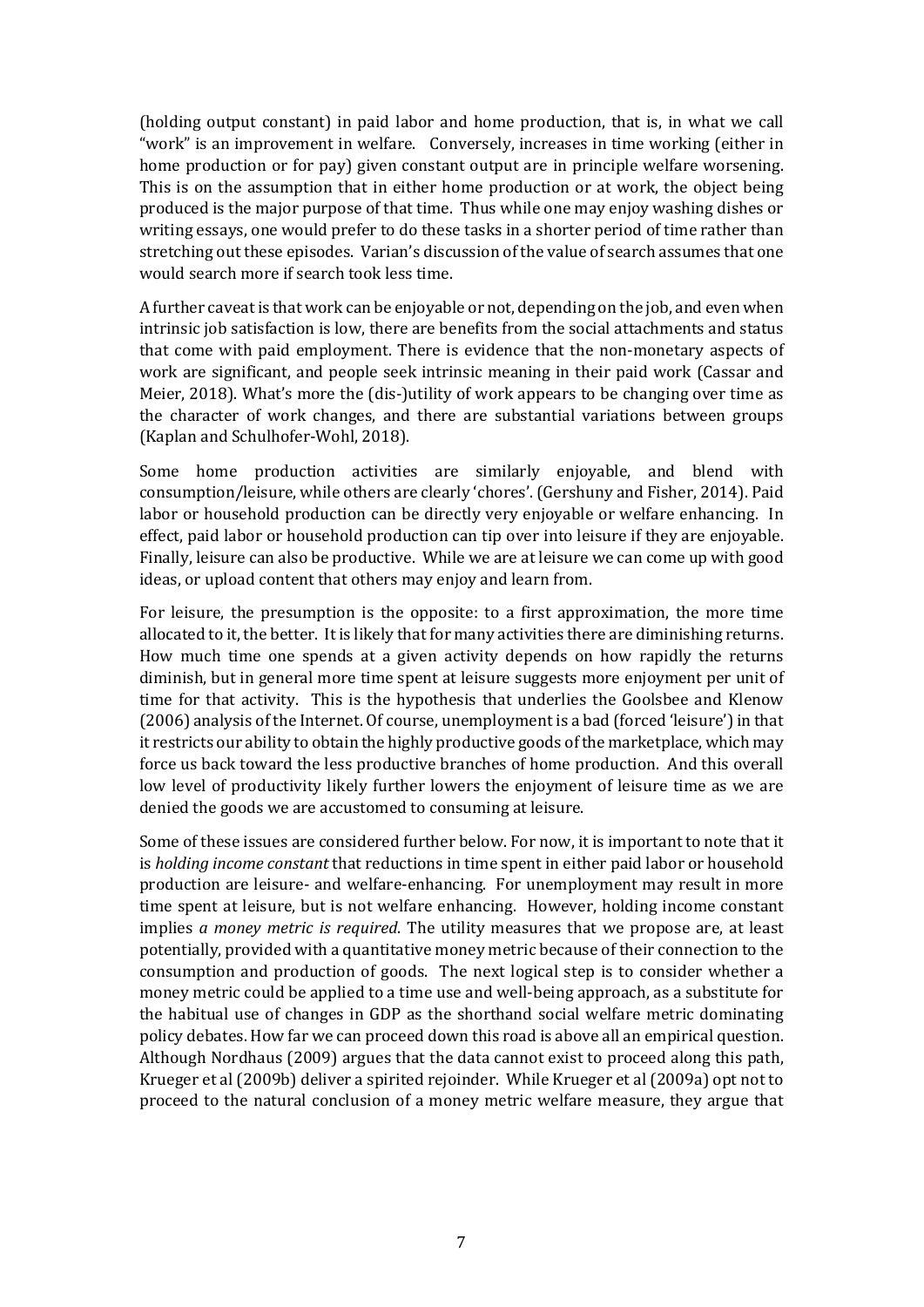such a welfare measure is possible.<sup>6</sup> In their attempt to integrate aggregate time use figures with well-being results in a '[N](#page-7-0)ational Time Accounting' they calculate a national well-being index which tracks changes over time resulting from changing time-use patterns among different population groups. National Time Accounting of this kind produces a measure supplementing conventional GDP figures but is not a money metric. We seek to draw the lines connecting potential money-metric valuations and personal consumption expenditures, on the one hand, and measures of consumer self-reports on feelings and on happiness, on the other.

Is it possible to assign shadow prices to these feelings, as Krueger et al suggest is possible, if not a step they were prepared to take? When Brynjolfsson et al (2018) ask about consumers' willingness to pay for online services that are unpriced, or what they would have to be paid to give up these services, they reopened this question of the extent to which consumers and households are able to put money-metric valuations on goods and services. Further evidence along the lines of Brynjolfsson et al (2018) could be obtained by asking survey participants directly about their shadow value of time. What would they be willing to pay for an extra day's vacation, provided their workload were reduced comparably? What would they have to be paid to work an extra day, assuming their workload were not thereby reduced? The answers to these questions could then be related their wage rates and the measured experienced utility of labor.

In an alternative approach, Bridgman (2016) uses estimates of the replacement cost of household activities to derive a first version of a household production account. Since the average wage rate for household employees across types of work does not vary very much, we can easily approximate the value of household production if we assume that hired labor is a reasonably good substitute for home production. This approach assumes that the shadow price of time for highly paid workers can be equated to the wage rate of household employees. But if highly paid workers are deeply concerned about their children's education and/or enjoy their interactions with their children, then the shadow price of their time may be substantially higher. The former implies greater household production, but as investment, while the latter adds to consumption. Diewert et al (2018) show how to estimate the shadow price of household production using the wage, the wage rate of employees, and also the case when neither wage rate is applicable.

Alpman et al (2018) take an alternative approach, using experienced well-being and time use surveys, combined with money metrics to directly estimate the monetary value of nonmarket activities. In essence, they scale money metric expenditures with estimates of experienced well-being, along the lines of Krueger et al, within a representative agent framework to estimate full income for a range of countries. Their approach is somewhat ad hoc, not being derived from a full-blown theory of individual welfare. Yet they are able to link time use and well-being ratings to different activities to estimate the relative "well-

<span id="page-7-0"></span> $6$  "In principle it is possible to estimate the monetary price that people are willing to pay on the margin… For example, the way workers trade off pay for a more or less pleasant job…. Alternatively, the amount that people are willing to spend on various types of vacations can be related to the flow of utility they receive…. Although it is possible … to put a dollar value on W in this framework, we shy away from this step…" Krueger et al 2009a, p15.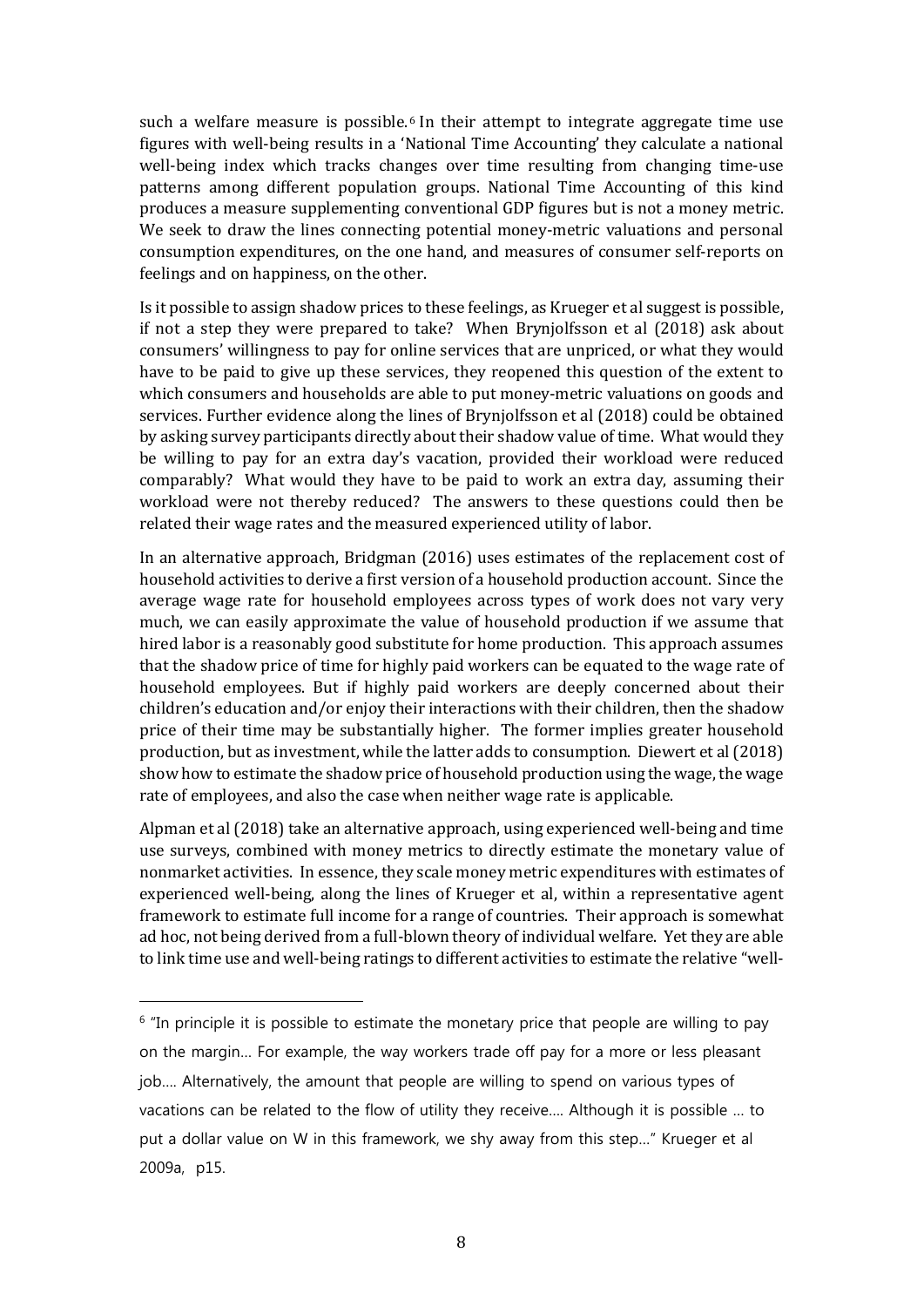being" valuations of non-market activities and then multiply these by total consumption expenditure to derive a money metric. This is an important first step in using experienced well being surveys to estimate the value of the shadow price of time.

# *The time use lens on productivity*

j

Time use also offers a different lens on production and productivity. After all, what does 'productivity' mean when there is no product? From this perspective too, digital technologies and the pervasive internet mean there are some significant changes in time use and the implied 'true' productivity change under way at present.

For both paid labor and home production, productivity, in the sense of minimizing the time required to produce a given outcome, is an important variable. In exchange for paid labor, we obtain products we cannot produce through home production or would take excessive amounts of time to produce. There is an endogeneity between time and money: I can use my time to make money, which allows me to use my time in different ways, which then changes the tradeoff between spending time on making money or not. This is one of the multiple meanings of Adam Smith's pin factory, in which we see how factory production of pins reduces the time required to produce a pin *vis à vis* home production of the same pin. And it is one of the senses in which Adam Smith ascribes value: "The real price of every thing, what every thing really costs to the man who wants to acquire it, is the toil and trouble of acquiring it. What every thing is really worth to the man who has acquired it, and who wants to dispose of it, or exchange it for something else, is the toil and trouble which it can save to himself, and which it can impose on other people." (Smith, 1776, Book 1, Chapter 5.) In a primitive society (such as Robinson Crusoe's) Smith says: "[La](#page-8-0)bour was the first price—the original purchase-money that was paid for all things."7

Saving time on routine activities and being able to spend more time on non-routine activities, in order to improve quality, are intuitive meanings of productivity in different services. Table 1 indicates how one might think of productivity improvements from a time-metric perspective. The first vertical division in the Figure is the production boundary, and the second is the boundary between productive activities and leisure/consumption; while the horizontal division distinguishes been routine activities, which can readily be automated, and non-routine activities. In the former case, productivity and welfare gains result from technological innovations enabling the activities to be carried out more quickly. In the latter case, the gain results from the scope to spend more time and deliver a higher quality service (more personalized or tailored to individual need, for example).

Some examples in red text indicate changes due to digital innovations. These may save time (online banking versus walking to the bank and standing in line); some offer new ways of spending time (online entertainment and social media) and some involve time use exchanges (ordering a meal through an app saves my time but someone is still preparing it). In some cases the aggregate effects may be large. For example, in professional services such as accountancy and law, machine learning means routine tasks such as elements of audit or discovery can be automated and carried out much faster than

<span id="page-8-0"></span> $7$  These citations can be found in Ricardo (1951), 12-13 in the part of the *Principles* where Ricardo discusses his differences with Smith over the theory of value.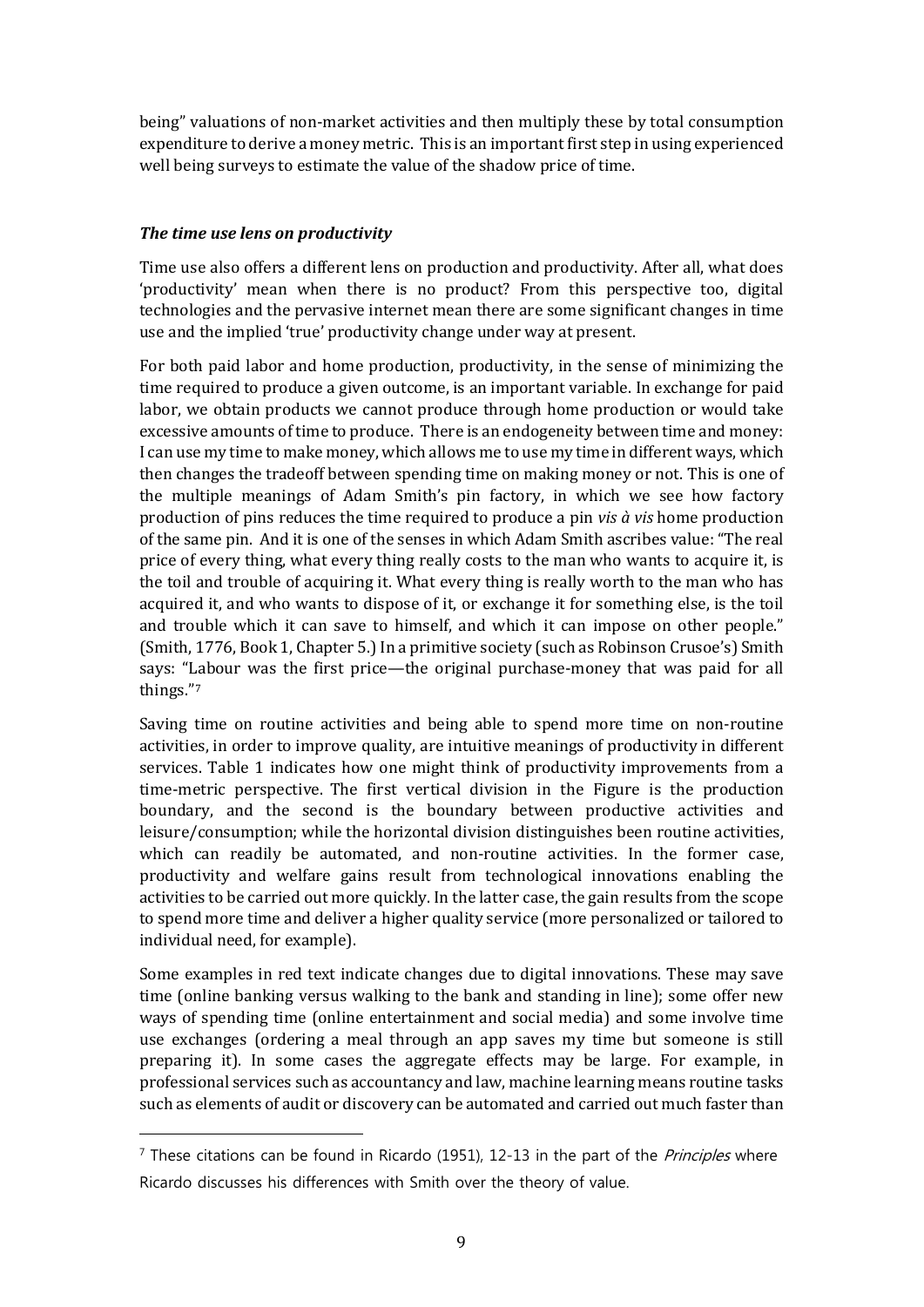previously. This is a process innovation enabling the firm to reduce costs; customers should get a better (faster) service, and perhaps pay less for it as well. There will be general equilibrium effects too, through accountancy and legal process as an intermediate input to other sectors, and through the shifting tasks, pay and employment of lawyers and accountants (which could decline, like drivers of horse-drawn carriages, or increase, like bank employees in the face of ATMs, depending on aggregate demand for the sectors' services).

The process innovations under way in such sectors are highly unlikely to be captured in GDP and conventional productivity calculations, as this would require a complex quality adjustment to the sector deflators to turn the time-saving improvements into output metrics. The fact that the process innovations enabled by digital technology manifest as time saved rather than any other reduced input per unit of output means they are not captured when the time required to produce is omitted from the calculation.

Furthermore, some routine activities are crossing the production boundary – writing wills is one example, formerly involving lawyers, now more likely a form downloaded off the internet. Travel agency is an example of a non-routine activity partially crossing from market to home production. Coyle (2018) argues that one potentially significant substitution concerns moves out of marketed activity into home production (such as switching from travel agents to booking trips online from home, or the production of free open source software). Shifts between market activity and household activity may change the time required for a given outcome in subtle ways. That is, self-service gasoline stations may require some work on the part of the driver, but also less waiting for the gas station attendant to get to your car. Internet shopping implies time saved in traveling to the store, and also not having to wait on a queue at the cash register, but may require more time returning purchases whose characteristics are not as expected. On the whole, however, it is likely that thanks to digitalization there is a net shift from market to household time-using production such that the measured productivity of affected sectors is lower than in the counterfactual non-digital world.

|                              | <b>Market production</b>                                                        | <b>Home production</b> | Consumption/leisure |
|------------------------------|---------------------------------------------------------------------------------|------------------------|---------------------|
|                              |                                                                                 |                        |                     |
| <b>Routine activities</b>    | Routine<br>manufacturing tasks                                                  | Cleaning               | Daily run           |
|                              |                                                                                 | Driving                | Eating              |
| <b>Productivity increase</b> |                                                                                 |                        | Personal care       |
| equivalent to time<br>saving | Routine service tasks<br>eg payroll processing,<br>retall checkout.<br>payments |                        |                     |

Table 1: A time-based approach to productivity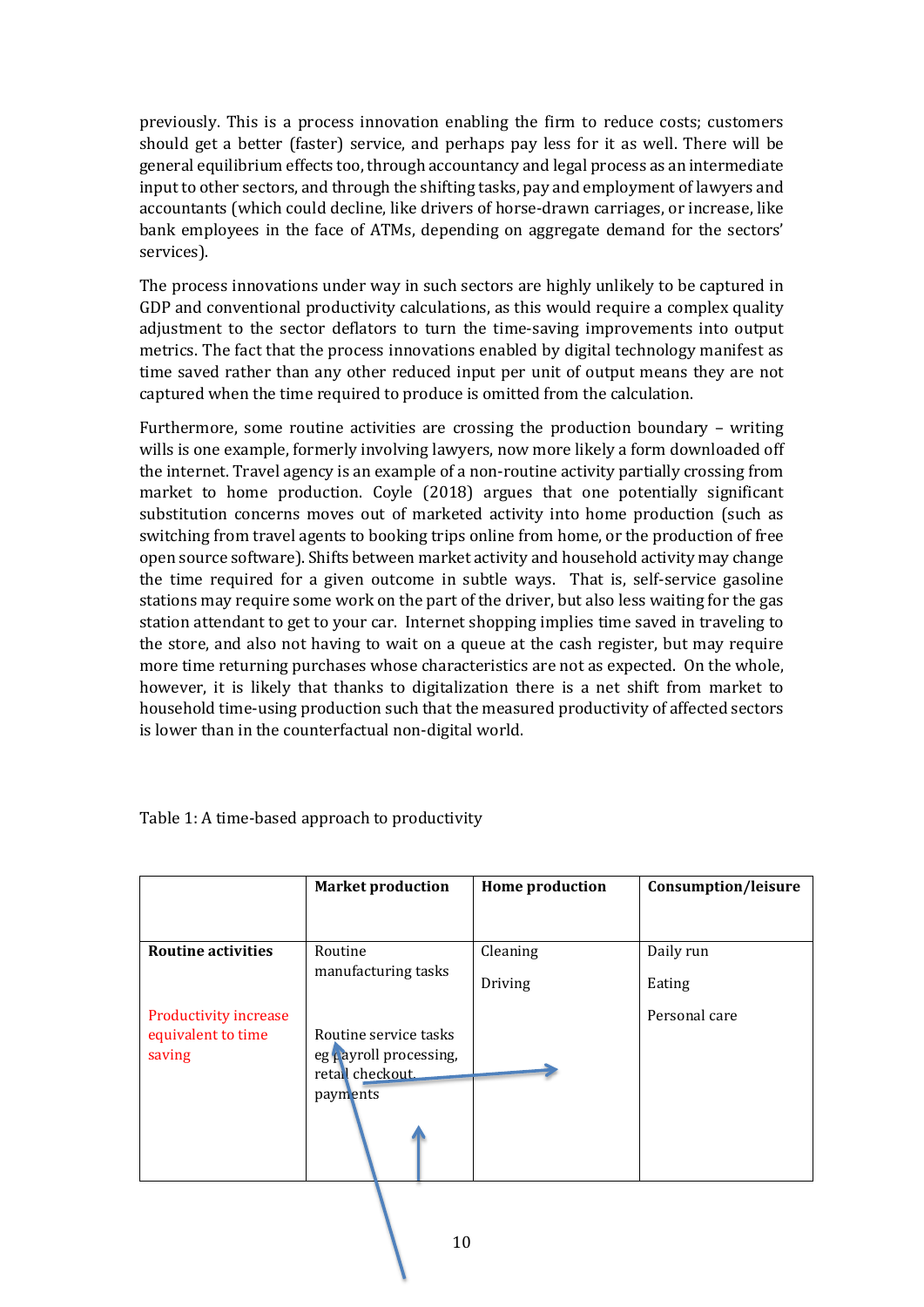|                                                                                       | All liable to be<br>automated                                                                       | May be automated in<br>future - domestic<br>robots, self-driving<br>cars (cf washing<br>machines,<br>microwaves) | Largely non-<br>automatable because<br>inalienable although<br>routine (but cf safety<br>razor)                                                     |
|---------------------------------------------------------------------------------------|-----------------------------------------------------------------------------------------------------|------------------------------------------------------------------------------------------------------------------|-----------------------------------------------------------------------------------------------------------------------------------------------------|
| Non-routine<br>activities                                                             | Medicine                                                                                            | Cooking                                                                                                          | Cooking                                                                                                                                             |
|                                                                                       | Consultancy                                                                                         | Gardening                                                                                                        | Gardening                                                                                                                                           |
|                                                                                       | Legal services                                                                                      | Caring                                                                                                           | Inherently enjoyable                                                                                                                                |
| 'Productivity' increase<br>equivalent to better<br>quality, more<br>customisation etc | <b>Elements of these</b><br>being automated by<br>digitalisation of<br>routine tasks within<br>them | May also be<br>purchased in the<br>market                                                                        | for some people                                                                                                                                     |
|                                                                                       |                                                                                                     |                                                                                                                  | Cinema                                                                                                                                              |
|                                                                                       |                                                                                                     |                                                                                                                  | Sport                                                                                                                                               |
|                                                                                       | Travel agency                                                                                       |                                                                                                                  | Socialising, eating out                                                                                                                             |
|                                                                                       | <b>Banking services</b>                                                                             |                                                                                                                  |                                                                                                                                                     |
|                                                                                       | Moving online and<br>into home production<br>- time saved in not<br>going to high street            | Creating - vlogs, open<br>source resources,<br>craft activity, writing                                           | Creating - vlogs, open<br>source resources, craft<br>activity, writing<br>New online activities -<br>digital enabling some<br>of these to transform |
|                                                                                       | Non-routine<br>manufacturing                                                                        |                                                                                                                  | into home production                                                                                                                                |
|                                                                                       |                                                                                                     |                                                                                                                  | or market production                                                                                                                                |
|                                                                                       | Car repair, plumbing,<br>decorating                                                                 |                                                                                                                  |                                                                                                                                                     |
|                                                                                       |                                                                                                     | Car repair, plumbing,<br>decorating                                                                              |                                                                                                                                                     |
|                                                                                       |                                                                                                     | Often purchased in<br>the market                                                                                 |                                                                                                                                                     |

# *Time use choice margins*

Gary Becker's (1965) canonical model concerning the allocation of household time between market and home production refers to the time needed for the consumption of services as well as their production, and hence the scope for 'productivity' gains in consumption (Hulten and Nakamura, 2017). His formal model, however, considers just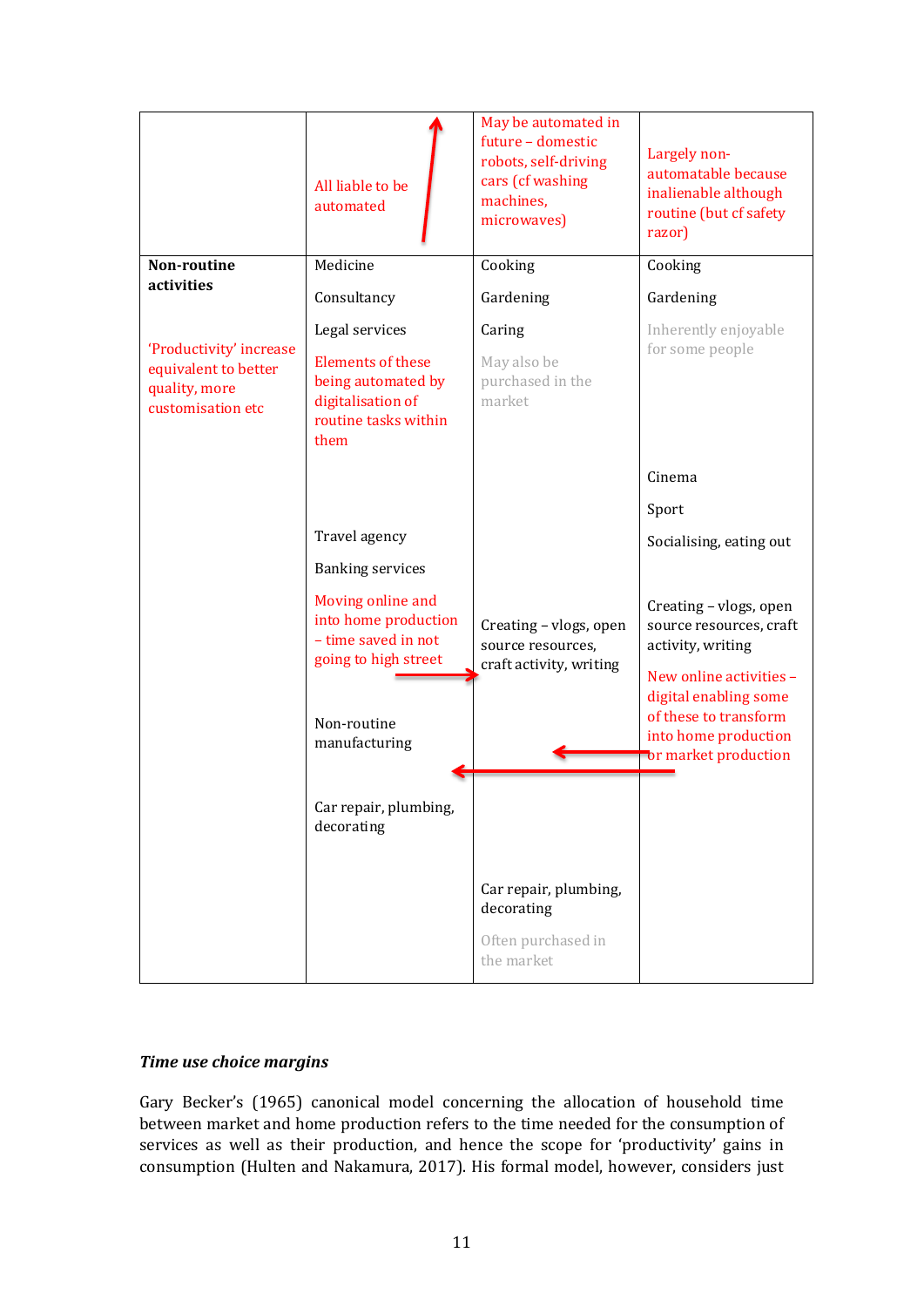time for production, in the market and in the home. Technological advances in different domains can result in substitutions across the production boundary between home and market. Technical advances in domestic appliances shifted both from household to market. The digitalization of services such as travel and accommodation and finance is shifting activity in the other direction. The former will have flattered measured productivity figures while the latter will have depressed them (Coyle 2018).

In the simple form of Becker's model households combine time and market goods to produce basic commodities Zi

$$
Z_i = f_i\left(x_i, T_i\right) \tag{1}
$$

where the  $x_i$  are market goods (including capital services of durable goods) and  $T_i$  is a vector of time inputs; the partial derivatives of  $Z_i$  with respect to both inputs are nonnegative. Rewriting the production functions,

$$
T_i = t_i Z_i
$$
  
\n
$$
X_i = b_i Z_i
$$
\n(2)

The  $t_i$  and  $b_i$  are vectors giving the time and market goods inputs per unit of  $Z_i$ . Households combine the inputs via these household production functions to maximise utility.

$$
U = U (Z_1, ..., Z_m)
$$
 (3)

in the usual way, subject to budget constraint where Z is the bound on resources Z, and g is the expenditure function

$$
g(Z_1, \ldots Z_m) = Z \tag{4}
$$

The expenditure function includes expenditure on both market goods and time; these are not independent because time can be converted into more market goods by spending more time at work and less in consumption. There is therefore a single constraint

$$
\Sigma p_i x_i. + \Sigma T_i \overline{w} = V + T \overline{w}
$$
 (5)

where the  $p_i$  are the prices of the market goods, and w' is a vector of wages paid for hours of work, and V is other income. Substituting in the production functions, (5) can be written as

$$
\Sigma\left(p_i b_i. + T_i \overline{w}\right) Z_i = V + T \overline{w}
$$
\n(6)

The full price of the goods consists of the sum of the prices of the market goods and time used in production, with an associated allocation of time across the production boundary.

As Juster et al (1981) point out, on the usual assumption of time separability, (3) can be interpreted as a sum of utility flows over time. That is, we can think of utility as a set of activities taking place over time, with different goods and services being consumed at different points in time. This stream of utilities subsumes the expenditure of time and of market and household produced goods at each point in time. The utility experienced during all activities: paid production, household production, and leisure, would then all be important.

Under this approach the utility or disutility of work (both paid work and household production) naturally comes to the fore. In the simplified Becker analysis, the utility or disutility experienced during market labor is assumed implicitly to be zero, which allows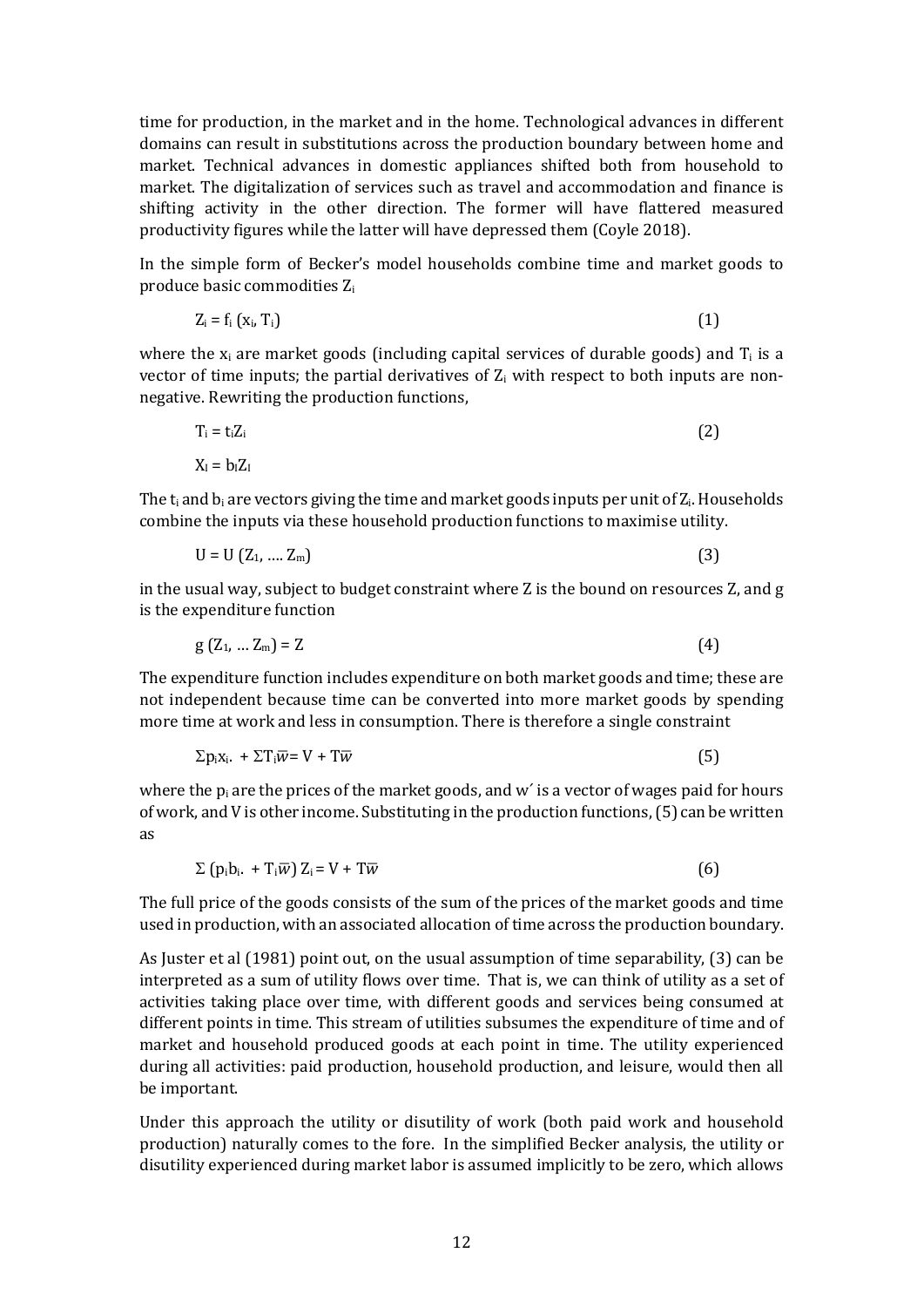the estimation of the marginal utility of time outside of market labor to be equal to the wage. This may no longer be true in a more elaborated model. As a consequence, the valuation of leisure – as a marginal choice between paid work and leisure – need not be equal to the wage, but rather the wage plus the utility (or minus the disutility) experienced at work.

An alternative modeling approach is taken by Hulten and Nakamura (2018), who in addition wish to take into account the possibility that the household consumption function is not time invariant, and that, indeed, the Internet and information-generating and aggregating technologies influence utility directly, not just through time and goods. They point out that additional volume and precision of information leads to better consumption choices, so the ongoing advance of knowledge and its availability to the consumer (as accelerated by the mobile Internet) improve the consumption value of purchased products even when the production processes are unchanged. Moreover, in the consumption of expert services, the advance of knowledge implies that these services are better; yet it is difficult to measure (particularly in real time) this improvement. As the consumption of services entails the cooperation of the consumer with the producer, the information available to the consumer is often determinative of the value of these services.

In either case – changing utility of work or changing utility of consumption – the relationship between work and leisure come into dynamic flux. And the relationship between money earnings and time changes as well. As De Vries (1994) argues, similar changes (in the opposite direction, increasing the marginal utility of money income) helped explain the direction of household activity to paid work and consumption of marketed products in a demand-side structural shif[t](#page-12-0) parallel to the supply side technological innovations of the Industrial Revolution. <sup>8</sup> Improvements in household technologies in the 1950s and 60s likely also led to a similar shift.

Steedman (2001) offers another alternative, incorporating time for consumption into the standard utility maximizing framework, subject to money and time budget constraints; but omitting home production. His model, among other things, adds in the possibility that in a fixed period of time, more time allocated to a particular activity may reduce its marginal utility, and that consumption of different commodities occurs at different speeds. These imply some non-standard results. For example, non-satiation may not hold thanks to the time constraint (as it is an identity, where the money budget constraint is a weak inequality.) Inferior goods will exist: when income rises, the consumer will substitute expenditure in money for expenditure in time, switching away from less expensive but more time intensive goods. Taking account of time may take us into a world of Giffen goods and Veblen goods. There may also be discontinuous jumps in quantities in response to small changes in prices or income. One could think of combining all of the time use choice margins into a formal utility optimization model, but as Steedman's work suggests, this would be complex and would not result in the kind of 'well behaved' analytical solutions economists prefer. Some of Steedman's results can appear in a lifecycle model that embed habit-formation, such as in Stigler and Becker.

<span id="page-12-0"></span><sup>&</sup>lt;sup>8</sup> In his seminal 1965 article, Becker raised the question of how changes in consumption time and working time productivity might be reflected in trends over time in hours of work.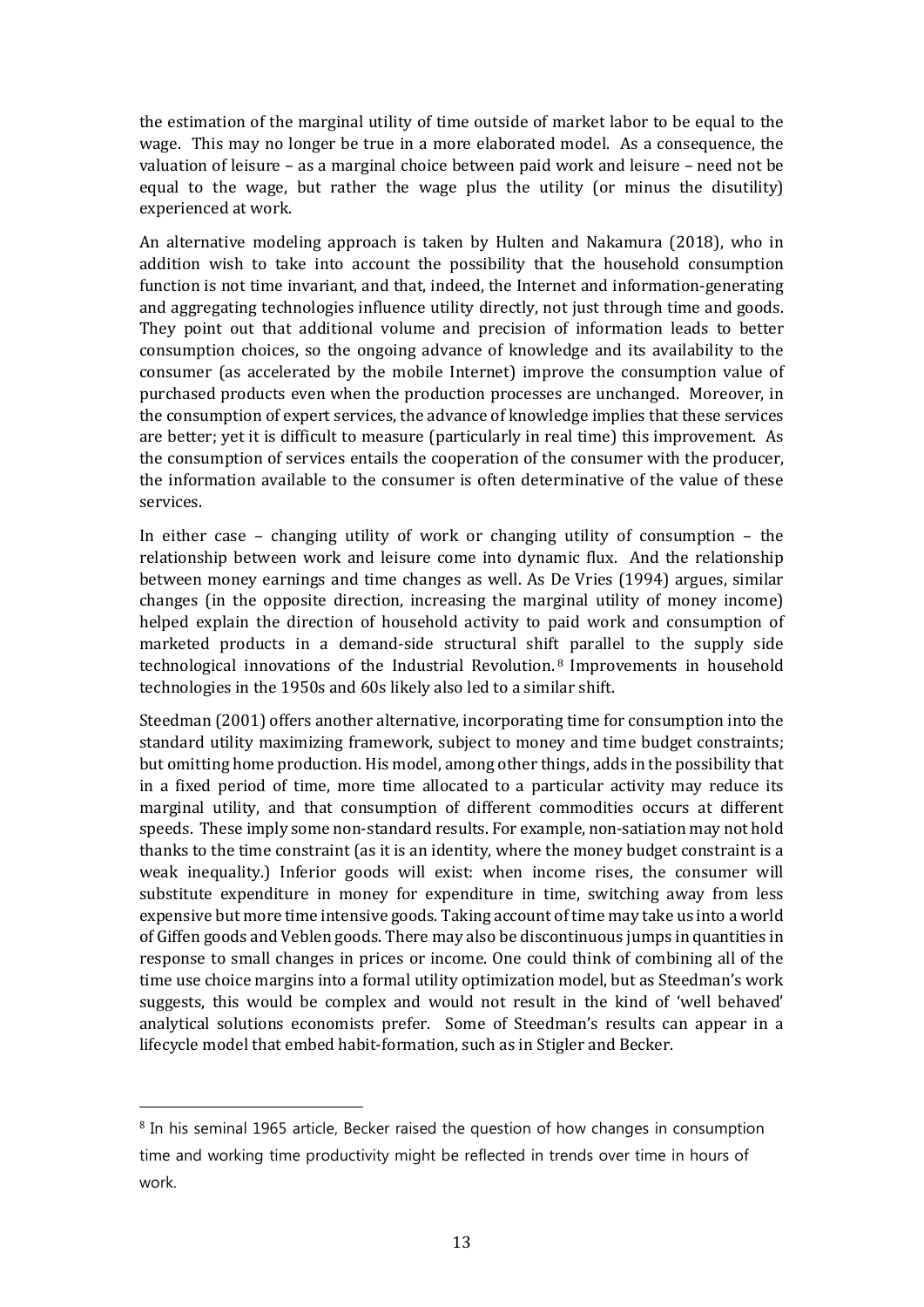### *Self-reports: Money metric scales and arbitrary scales of happiness*

A more direct approach is to consider direct measurement of economic well-being. Economic structural modeling can permit estimates of money-metric scales of utility, although these often rest on parametric assumptions which are necessarily simplified relative to the real world. That is, we can begin from the notion of utility. Brynjolfsson et al (2018) reintroduced money-metric scales of utility in the evaluation of goods, asking both how much subjects would be willing to pay for a given amenity (such as social media or a indoor plumbing) or how much they would be willing to accept to do without the amenity. Coyle and Rogers De Waal (2018) conducted a similar survey concerning willingness to accept doing without online services. The estimated monetary values can be sizeable.

However, although such contingent valuation studies are widely used in environmental economics, the more usual approaches to self-reports of utility in the context of the wellbeing literature are based on arbitrary scales. The best-known of these self-reports are the happiness studies, where subjects are asked to report, for example in terms of the Cantril ladder, how they rate their lives currently on a scale of 0 to 10 with respect to the best possible life they could be leading. While this scale is clearly arbitrary, and contextspecific. Deaton (2008) and Stevenson and Wolfers (2008) show that responses across countries are on average well approximated by a linear regression on log income per capita. Thus self-reports of utility appear to be, at least in cross-section, relatable to a money-metric scale of utility.[9](#page-13-0)

It is true that the studies in Kahneman (1999) show that such self-reports are affected by many other factors than measured real income. But can self-reports be placed on a money-metric scale? The self-reported money-metric utility values evoked by Brynjolfsson et al (2018), based on willingness to pay/willingness to accept methodologies and thus related to compensating and equivalent variation, suggest that there may be some way to do so. We might, for example, query individuals on what they would pay for someone else to perform a household chore or at what pay would an individual work an additional hour at their current job or at some benchmark alternative.

### *The enjoyment of work*

j

An important question is how much utility do employees derive from work? This question has nagged at economists since the studies that underlie Juster et al (1981) first revealed how many workers value their work. This is consistent with the emphasis in the positive psychology literature on 'flow', or satisfying absorption in a meaningful activity

<span id="page-13-0"></span><sup>&</sup>lt;sup>9</sup> Because the frame for the Cantril ladder is "the best possible life", it might be that the definition of the best possible life evolves over time with new discoveries. It is less evident that these happiness measures correlate with measured real GDP over time. Benjamin et al (2012) ask students whether they would choose to have been born about when they were (1990) or in 1950; 87 percent would choose their actual date, which contrasts with the Cantril ladder results indicating that wellbeing has remained flat over time.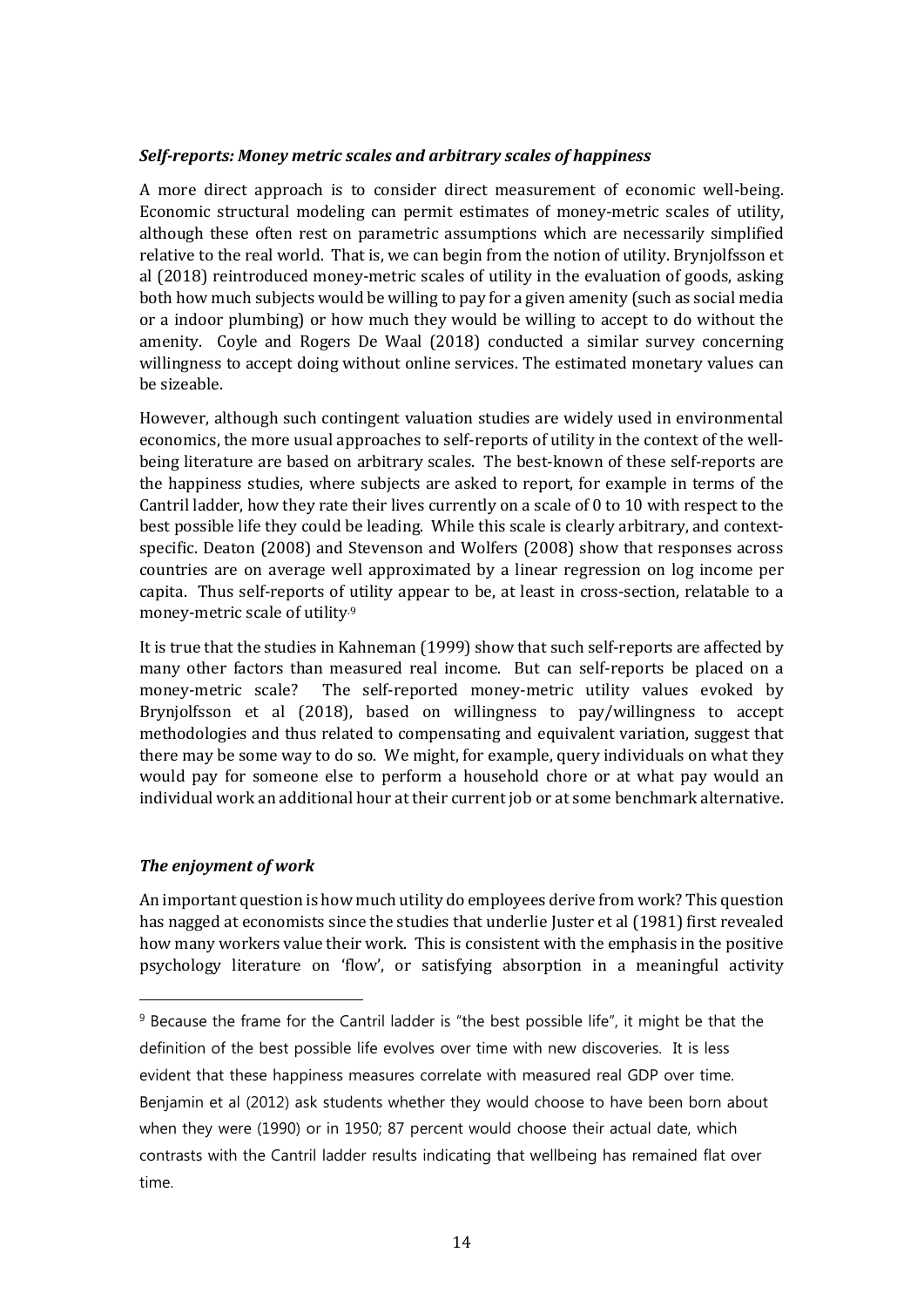(Nakamura and Csikszentmihalyi 2002). As a first approximation, economists such as Becker have argued that the wage is an estimate of the value of leisure time and home production time. They argue that the hourly wage is the opportunity cost of an hour of leisure. This assumes that the work itself is neither pleasant nor unpleasant. But some people have jobs they enjoy quite a lot, while others report that they find their work relatively unpleasant. The value of leisure depends then both on the wage the worker receives and how much utility the worker receives from that job. If the population is experiencing greater distress, as suggested by Case and Deaton (2017) and Deaton (2018), it is of value to explore how the work might be contributing to this. Equally, the utility people receive from different types of non-market production may vary; for example, Lerner and Tirole (2003) suggest that developers of open source software gain three types of utility: enjoyment from the activity, peer esteem, and future rewards in terms of pay and promotion in their career. Juster et al (1981) and Juster and Stafford (1991) have argued that a more complete welfare accounting might include the underlying utility experience at both paid work and household production.

A further issue is that work can contribute to one's skills if it results in learning while doing. To this extent, work can raise one's human capital. This may be true for the early years of developing skills, while it may not be true of a dead end job, and is less true later in life. Thus part of the work-life quandary of a young educated parent is that their time at work is valuable not just for the current pay, but as part of a career path. This may further raise the shadow value of time relative to the wage.

Such questions are akin to asking for self-reports on the enjoyment experienced during different activities, such as at work, or driving in traffic, or while at leisure out of the home. Such questions are studied in Gershuny (2013) and Krueger (2009). Gershuny deploys mean activity enjoyment scales, while Krueger uses unhappiness indexes, measured as the proportion of time during the event when negative feelings are rated as strongest. Both are based on diary self-reports, as opposed to the expensive studies where individuals are asked to report in real-time in response to random signals. However, Krueger argues that what evidence there is supports the view that ex post diary studies have similar results to the real-time studies.

If we were to ask workers how much they would require to work an extra hour at a "neutral" job, one that, say, requires some concentration but is unstressful and easy, it is possible that the difference between the pay they would demand at a neutral job compared to their current job for an extra hour of work could be a metric of the utility cost (or benefit) of their work. Pay at the 'neutral' job should reflect the true marginal value of leisure. This would be analogous to the use of hedonic wage regressions in order to isolate the marginal benefit or disbenefit of certain job characteristics, as compared with average wages, in the conventional approach.

Maestas et al (2018) ask workers about their preferences for working conditions, such hours flexibility, vacation time, meaningfulness, and how much they would be willing to accept in pay reductions to change them. This enables them to discuss the extent to which working conditions exacerbate wage inequality. These will likely also reflect the shadow value of time. Mas and Pallais (2017) ask similar questions in the context of call centers, where they can also measure the revealed preferences of the workers.

A crucial question is how, and to what extent, the resulting metrics are relatable to measures of real GDP, perhaps as extended by Nakamura et al (2018) or to alternative measures of money-metric utility such as those suggested by Hulten and Nakamura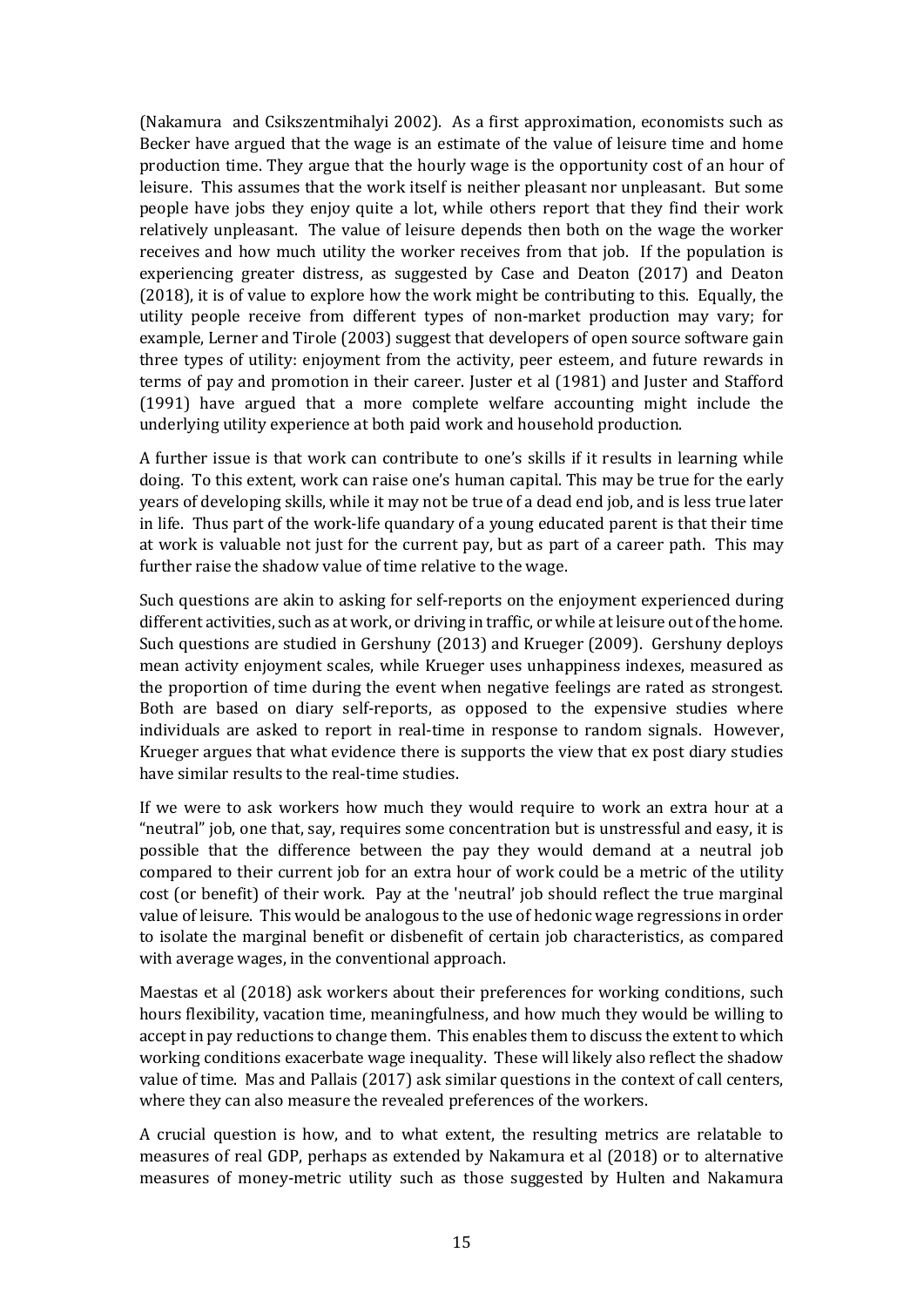(2018). An important question that might be answered is whether labor conditions as a whole have been stable in a given economy; is it possible that the average utility of labor as experienced has changed, perhaps due to a change in the bargaining power of workers (as evidenced by declining labor share, see, e.g., Bentel and Demougin (2010), The composition of labor has also changed, which could also change the utility of experienced labor, as argued by Kalplan and Schulhofer-Wohl (2018).

In the 1975 and 1981 surveys presented in Juster (1985), employed Americans were asked to record their level of enjoyment of 20 activities on a scale as bounded by 10 (enjoy a great deal) and 0 (don't enjoy at all), with 5 representing an activity to which the respondent was indifferent. As shown in Table 2, the activity "job" was given a mean score of 8.02 in 1975 and 7.79 in 1981. The next more enjoyable category was "going on trips, outings" given the ratings 8.02 in 1975 and 8.17 in 1981. The next less enjoyable category was "home entertainment." By contrast, cooking was rated 6.17 (1975) and 6.13 (1981), and television 5.93 (1975) and 6.00 (1981).

While it might be objected that the high rating for paid work and the low ranking for household work reflects the wage received for the former, sorting the jobs by occupation results in "virtually no association between process benefits from work and the intrinsic characteristics of the jobs a reflected by its occupational status." (Juster, 1985, 341,)

Krueger et al (2006) in the Princeton Affects and Time Survey asked respondents to record their happiness on a scale of zero to six, where zero meant not experiencing the feeling at all and six meant the feeling was very strong. This data is presented in Table 3. (They were asked the same question about feeling stressed, sad, interested, and pain.) In sharp contrast to the Juster studies, work was among the least enjoyable activities, well below all leisure time activities and quite similar to or worse than household production activities.

Whether this reflects differences in methodology between the two surveys or differences in the experience of work is unclear, as there are substantial differences in methodology. For example, the Juster survey asked about general attitudes toward activities, while the Krueger survey asked about specific episodes in the previous day. However, if it is the case that employment has become substantially less pleasant then this would have firstorder effects on money metric estimates of utility.

The contrast between asking a general question as Juster does and a specific retrospective time period question as Krueger does is related to Kahneman's distinction between "objective" and "subjective" utility. For objective utility, we want to know how an experience feels in real time. It is evident that our recollection of the past may differ from our moment to moment feelings. However, Krueger et al present evidence that on average, remembered feelings, as measured in their survey, are reflective of moment to moment feelings, as detected in surveys conducted with special devices for recording feelings at specific points in time. This is an on-going area of study, and it is possible that greater progress can be made since the use of mobile devices for reporting may enable low-cost extensions of these surveys. These may bring us closer to understanding how experienced utility at work and the wage rate are related to the shadow value of leisure.

An additional question is raised by Cassar and Meier (2018) as to whether experienced utility measures that we use are adequate for capturing nonmonetary incentives that may affect the shadow value of time. In particular, they argue that the meaningfulness of labor, particularly as capture in the mission or purpose of the work has an important impact on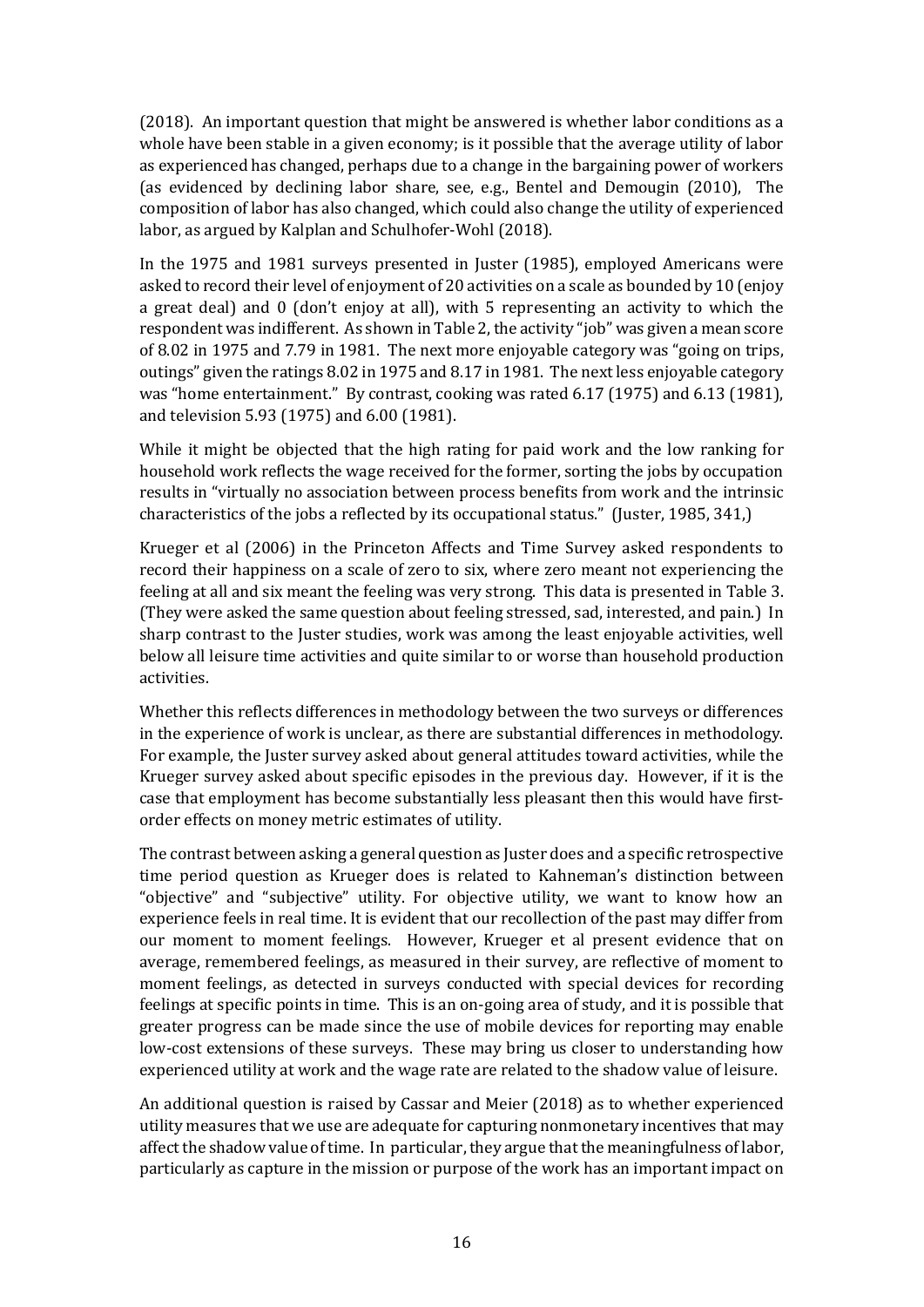the pay that workers are willing to accept for a given task. They point to a variety of empirical evidence in the human resource management literature that bear on this question. The willingness of better paid workers to work longer hours may be due to the meaningfulness of their labor, as well as subsidiary factors such as autonomy, competences, and social relatedness. It may also be the case that child rearing, which is experienced as often being unpleasant, may have a "mission" attached to it that more than makes up for short-term utility.

Another question is which sort of happiness individuals are maximizing when they make economic decisions? On what basis does one buy a new car or house, or decide what work to do? That there now exist courses on positive psychology, aimed at helping students to maximize their happiness, as well as extensive studies on decision-making carried out by behavioral economists and psychologists suggesting that we often do not maximize when we make decisions. How does this affect the welfare value of consumption, defined as purchasing decisions? Benjamin et al (2012) asked individuals to choose between alternative scenarios, such as would they rather have a lower rent (20% of income) and a longer commute (45 minutes) or a higher rent (40% of income and a shorter commute (10 minutes). Moreover, they ask the same individuals whether they believe this choice would lead to higher life satisfaction, greater happiness with life as a whole, or greater felt happiness (subjective wellbeing). They find that there are systematic differences between the choices people would make and what would maximize the various measures of happiness. They also find that higher life satisfaction is most aligned with choice, while subjective well being is less so. And while some of the difference between choice and what would maximize happiness is explicable as a problem of self-control, self-control issues appear to explain only a minority of the differences.

In a follow up study, Benjamin et al (2014) looked at the same question – how does our choice relate to what would make us happiest by various definitions – in a real world context. They examine the residency training choices of medical graduates and ask how their choices would affect happiness during residency, life satisfaction during residency and which would lead to the best possible life. They find that none of these three perfectly explain people's choices, and, in particular, that residency prestige and the desirability of the choice for the significant other had considerable additional weight. Thus professional and social concerns – above and beyond what seems most desirable for the individual – are important in understanding choice.

Can we read off happiness surveys the utility experienced while working? To the extent that happiness can be related to real income, and thus translated into a monetary metric, changes in happiness can be interpreted as equivalent to changes in real income. For example, Blanchflower and Osward (2004) use 1972-1998 data from the US to calculate that for males it would take some \$60,000 (1990s dollars) to compensate them for being unemployed, that is, that an unemployed male would be as happy as an employed male with similar income if given an additional \$60,000. This probably cannot be interpreted as measuring the direct utility of employment in addition to the wage, as the status of being unemployed is different from being employed at "neutral utility" work (Frey, 2008, 45-53). However, similar techniques might be used to interpret the sort of data in Krueger et al (2009) or Juster et al (1985) which can be more closely tied to a concept of "neutral" utility, if these data could be related to the overall happiness of individuals that can then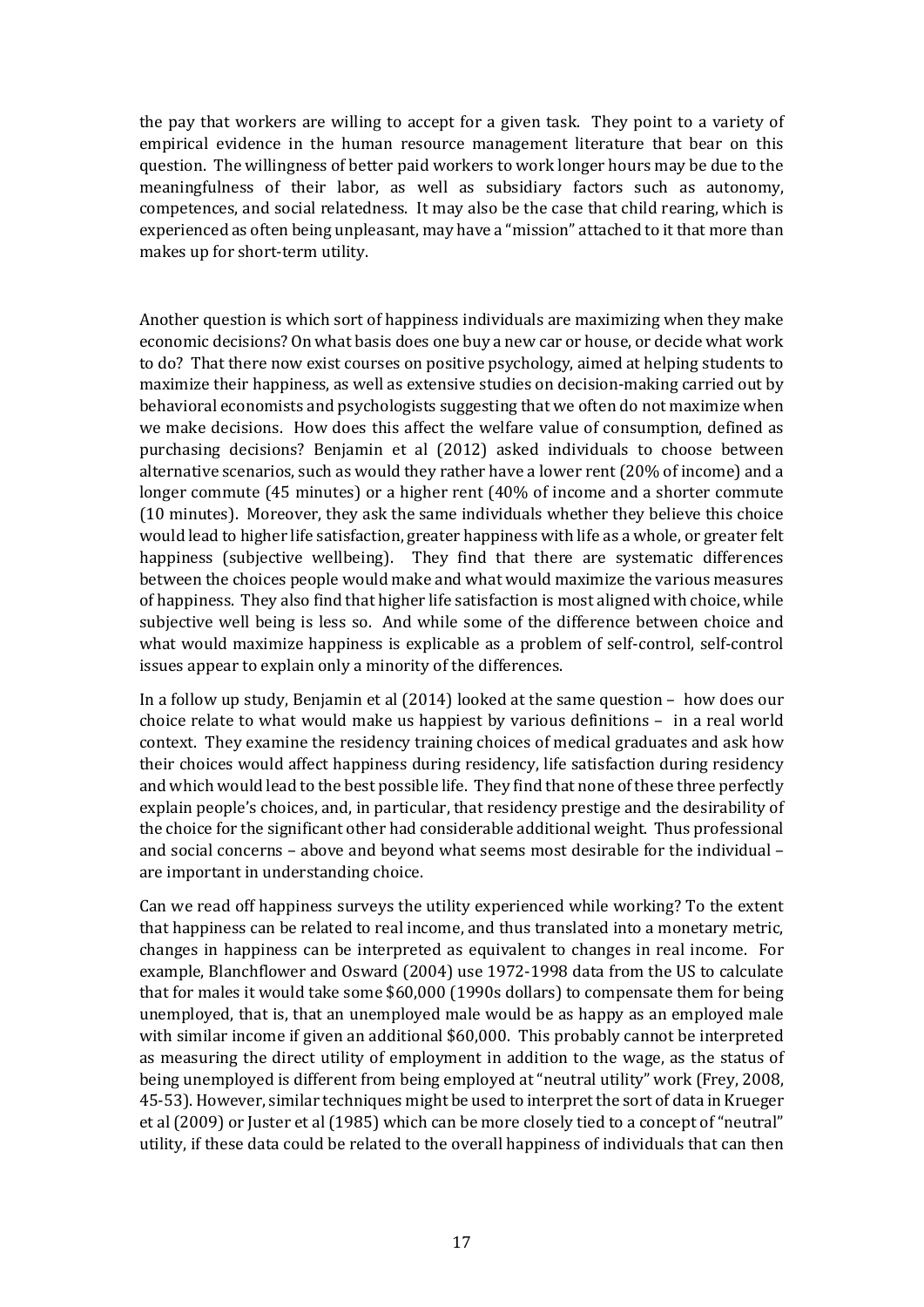be interpreted in a money metric way. This is a conceivable complement to surveys that ask about the monetary value of the utility of work.

These episodic measures of utility may buttress our understanding derived from other measures of welfare. Currently, policy oriented welfare analysis rests upon stated preferences and revealed preferences. An excellent example of this can be seen in Small's (2012) discussion of the valuation of travel time as a crucial input into any cost-benefit analysis of transportation policy. He discusses travelers' stated valuation of travel time costs and compares it to their preferences as revealed, for example, by econometric analyses of commuting time-rental tradeoffs, He moreover points out that the evidence on the welfare impact of amenities such as in-vehicle amenities and mobile communications and entertainment is thin. Amenity questions will become even more salient as we realize the possibility of partially or totally self-driving cars. Reported measures of happiness or other feelings while driving may help bridge this gap.

Another issue is whether a single dimensional measure such as happiness is the appropriate way to measure episodic utility. Krueger et al use five dimensions of feeling and combine them to distill an overall measure of time spent in unpleasantness; a time period is unpleasant when the strongest feeling experienced is negative (stressed, pain, sad, as opposed to happy or interested.) This allows for the fact that, for example, an episode of work may contain more elements of pain or stress than, say, watching television. Can these multidimensional feelings be placed in a money-metric as they suggest might be possible?

One possibility is that we can use stated preferences to predict out-of-sample behavioral consequences, as argued by Bernheim et al (2013). They advocate using econometric techniques to measure the extent to which revealed preferences are predicted by state preferences. This may help us to understand the extent to which a given money metric measures reflect actual choices. On the other hand, we might believe that feelings – as revealed by feelngs in time use studies -- are more definitive of welfare. Either way, to the extent we can reconcile the results of different methods, the more confidence we can have in them.

Are scaled self-reports associated with specific activities, whether single dimensional or multidimensional, in turn relatable to scaled self-reports of overall happiness as in Cantril scales? To the extent that Cantril scales can be related to log measures of income, then there is the possibility that meaningful monetary values can be applied to specific activities.

In turn, we might then be able to associate these feelings with actual expenditures. That is, when someone pays to attend a rock concert or for a meal, do the feelings line up with the expenditures? Or are the feelings we experience and report partly mitigated by the size of our outlays?

Finally, a wider question about time use as the foundation for an economic welfare metric is whether it points to consideration of a capabilities-based rather than utility-based approach to social welfare. Capabilities (Sen, 1982) refer to what people can *do* rather than what they can spend, although their possibilities for spending will constrain what they can do. In social welfare terms, it is not really the economic outputs themselves that concern us, and yet in GDP economists have constructed a measure based on expenditure and output, imperfectly adjusted through deflation to link to underlying utility. Our leisure and work activities are enhanced by our capabilities. But many of our capabilities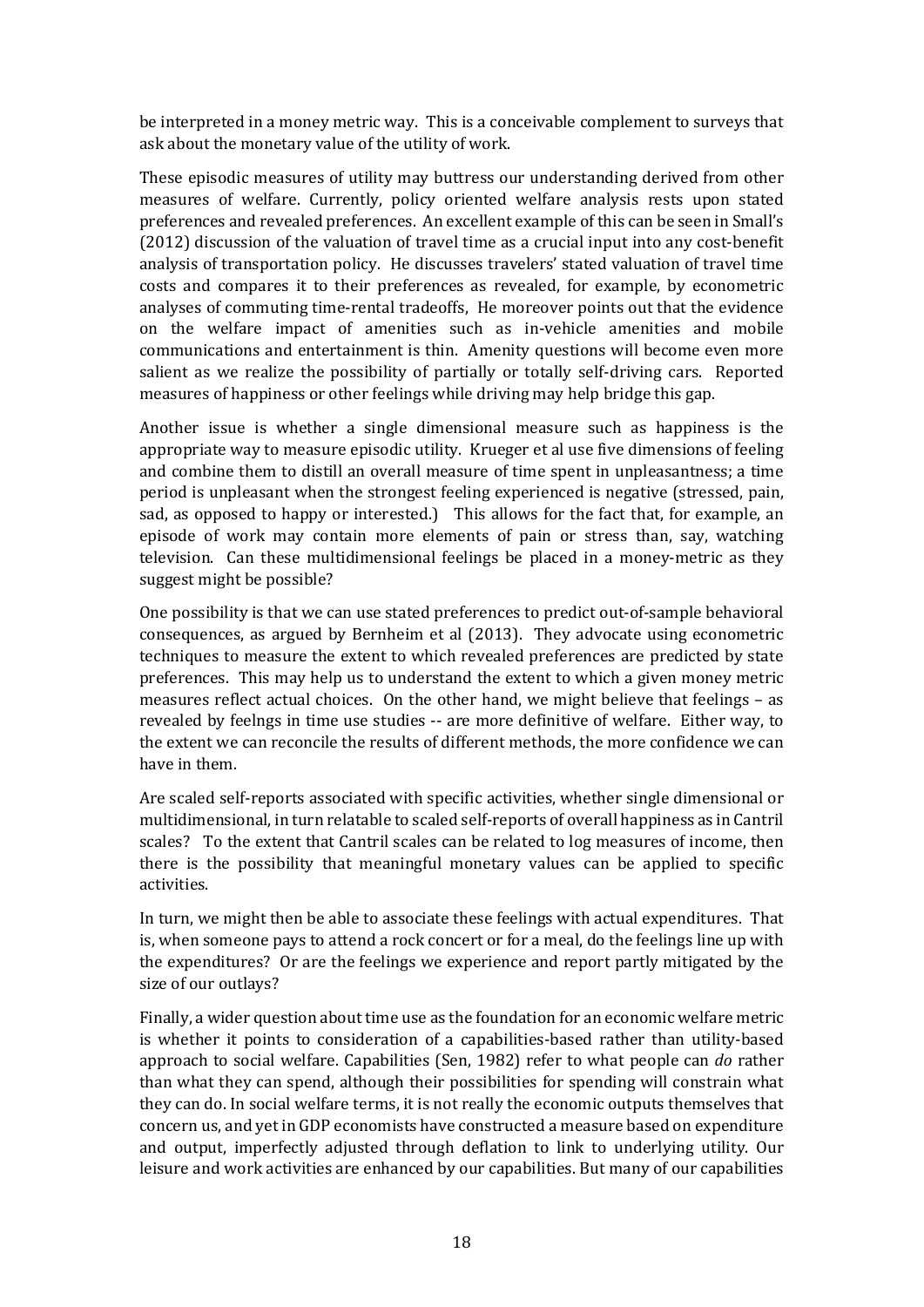are unexercised in a particular period of time, or may never be exercised. To the extent that capabilities make us able to contemplate larger or more productive outcomes, they are reflected in our work activities. Social interaction, purpose and capability may be alternative dimensions to how we are feeling. For example, having a 'serious' conversation with someone may not be joy-filled, but may be more valuable than joy. Having a purpose may require actions that provoke deep anxiety. However, this goes beyond our scope here.

### *The path ahead*

We have laid out a series of research questions about the linkages among measure of utility, consumption expenditures, and time allocation to work and leisure. These research questions derive from the earlier seminal work on time use by Becker, Kahneman, Juster, Krueger, and many others. This distinguished tradition is given new urgency not only by the current public debate about the inadequacy of conventional real GDP as a measure of economic welfare or progress, but also by the evident significant changes in time use in both consumption and production processes due to digital innovation.

On the one hand, the unanswered questions link from our evaluations of our activities, one by one, to our overall evaluations of our current well-being. On the other hand, they link from these evaluations to money measures of work and consumption. Some of these questions may be answered by econometric studies, while others may be answered through survey methods. There is a rich research agenda concerning the meaning of selfreports on different methodologies, the utility derived from different activities at leisure and at work, the best approach to applying a money metric, and the potential need for more than one dimension to measure economic welfare. One thing that is already clear is the need for updated and more frequent time use surveys.

The effort to come up with an additional measure of economic wellbeing is unlikely to have as sharp or uncontroversial a quantification as our current measures of GDP until this research agenda is much further advanced. Agreement on a quantification is more likely to come about if we examine economic well-being through multiple lenses and work toward an understanding about the most convincing ways to measure it.

How might this quantification be established as a long-term means of evaluating a national economy's contribution to the welfare of its residents? Macoeconomists currently rely upon GDP or some subset of its components to answer this question. If there is an increasing difference between the answer supplied by measures of GDP and measures based on welfare then it may be that a measure of welfare should become part of the system of national accounts. Establishing this additional accounting may be crucial if economists are to discuss economic policy issues meaningfully. However, national accountants would not be able to do this on their own. Developing meaningful estimates would require a sustained dialogue between government statisticians and the economics profession at large.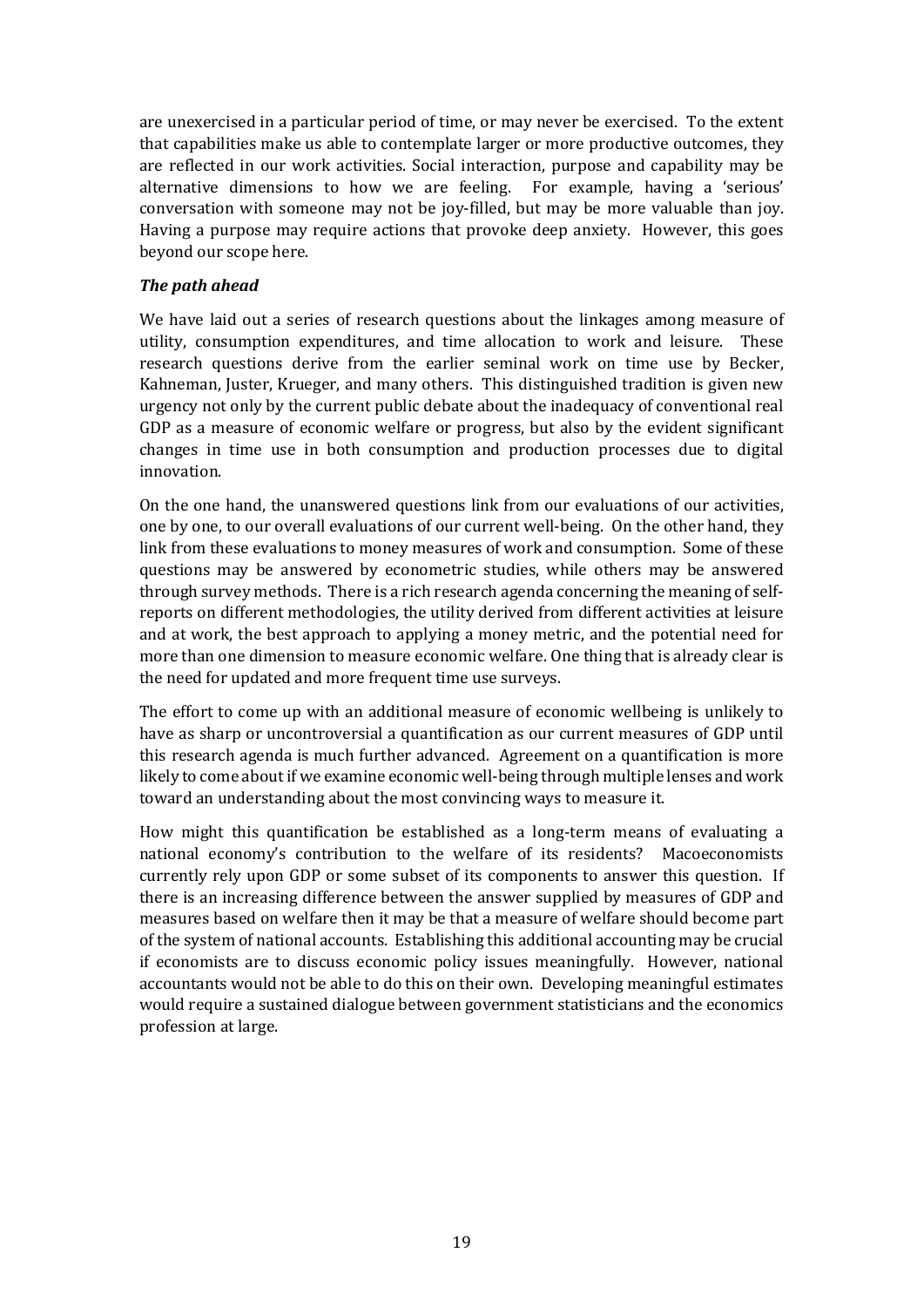### **References**

Aguiar, Mark, Mark Bils, Kerwin Kofi Charles and Erik Hurst, 2018, "Leisure Luxuries and the Labor Supply of Young Men," Princeton Working Paper. the Labor Supply of Young Men," Princeton Working Paper. https://scholar.princeton.edu/maguiar/publications/leisure-luxuries-and-laborsupply-young-men

Aguiar, Mark and Erik Hurst, 2007. "Measuring Trends in Leisure: The Allocation of Time Over Five Decades," *The Quarterly Journal of Economics*, Volume 122, Issue 3, 1 August, Pages 969–1006.

Aguiar, Mark and Erik Hurst, 2016, "The Macroeconomics of Time Allocation," in John Taylor and Harald Uhlig, *Handbook of Macroeconomics*, Elsevier.

Aguiar, Mark, Erik Hurst and Loukas Karabarbounis, 2013, "Recent Developments in the Economics of Time Use," *Annual Review of Economics* 4, 373-97

Aitken, Andrew and Martin Weale (2018), 'A Democratic Measure of Household Income Growth: Theory and Application to the United Kingdom' ESCoE Discussion Paper 2018- 02[, https://www.escoe.ac.uk/wp-content/uploads/2017/02/ESCoE-DP-2018-02.pdf](https://www.escoe.ac.uk/wp-content/uploads/2017/02/ESCoE-DP-2018-02.pdf)

Alpman, Anil, Fabrice Martin, and Carlotta Balestra, 2018, "Unveiling the Monetary Value of Non-Market Activities using Experienced Well-Being and Time Use Surveys," paper prepared for the 35th IARIW General conference. http://www.iariw.org/copenhagen/alpman.pdf

Becker, Gary S., 1965. "A Theory of the Allocation of Time," *Economic Journal* 75,493-517.

Benjamin, Daniel J., Ori Heffetz, Miles S. Kimball, and Alex Rees-Jones, 2012. "What Do You Think Would Make You Happier? What Do You Think You Would Choose?" *American Economic Review*, 102(5) 2083-2110.

Benjamin, Daniel J., Ori Heffetz, Miles S. Kimball, and Alex Rees-Jones, 2014 "Can Marginal Rates of Substitution be Inferred From Happiness Data? Evidence from Residency Choices" *American Economic Review*, 102(5) 2083-2110.

Bentel, Benjamin and Dominique Demougin, 2010, "Declining Labor Shares and Bargaining Power," *Journal of Macroeconomics* 32, 443-456.

Bernheim, B. Douglas, Daniel Bjorkegren, Jeffrey Naecker, Antonio Rangel, 2013. "Non-Choice Evaluations Predict Behavioral Responses to Changes in Economic Conditions," NBER Working Paper 19269.

Blanchflower, David G. and Andre J. Osward, 2004. "Well-being over time in Britain and the USA," *Journal of Public Economics* 88, 1359-1386.

Bridgman, Benjamin, 2016. "Accounting for Household Production in the National Accounts: An Update, 1965-2014." *Survey of Current Business*, February, 1-5.

Brynjolfsson, Erik, Felix Eggers and Avinash Gannamaneni, 2018. "Using Massive Online Choice Experiments to Measure Changes in Well-being", National Bureau of Economic Research working paper 24514, April 2018.

Case, Anne, and Angus Deaton, 2017, "Mortality and Morbidity in the 20th Century," *Brookings Papers on Economic Activity,* Spring, 397-443.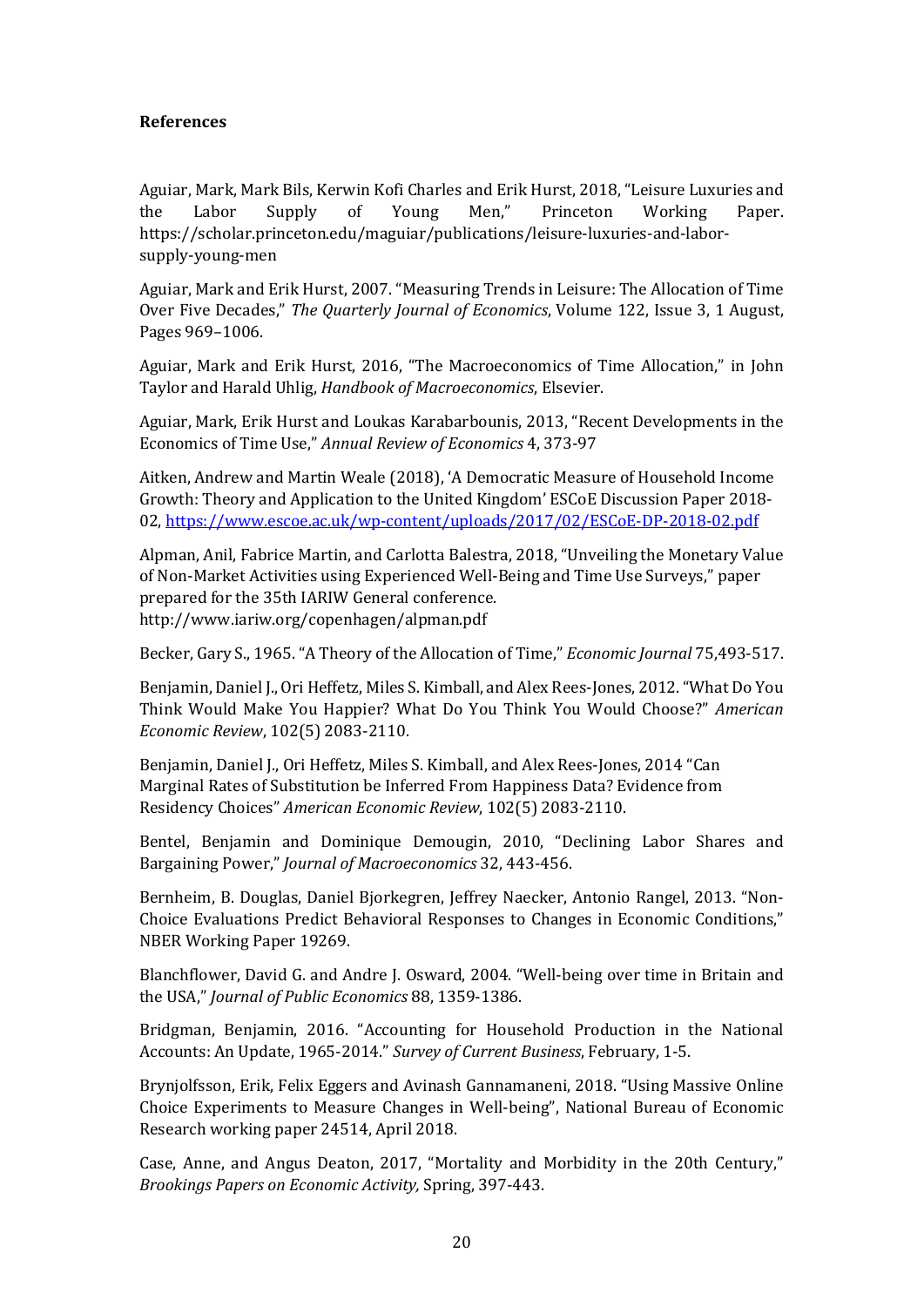Cassar, Lea, and Stephan Meier. 2018. "Nonmonetary Incentives and the Implications of Work as a Source of Meaning." *Journal of Economic Perspectives*, 32 (3): 215-38.

Cherchye, Laurens, Bram De Rock and Frederic Vermeulen, 2012. "Married with Children: A collective Labor Supply Model with Detailed Time Use and Intrahousehold Expenditures Information," *American Economic Review* December, 3377-3405.

Costanza, Robert, et al, 1997. 'The value of the world's ecosystem services and natural capital,' *Nature*, pages 253–260 (15 May 1997) doi:10.1038/387253a0

Coyle, Diane, 2018. "Do-It-Yourself Digital: The Production Boundary and the Productivity<br>Puzzle," Economica, online version of record August 2018: Puzzle," *Economica*, online version of record August 2018: https://onlinelibrary.wiley.com/doi/10.1111/ecca.12289.

Coyle, Diane, 2014. *GDP: A Brief but Affectionate History*, Princeton University Press, Princeton NJ.

Coyle, Diane and Joel Rogers De Waal, 2018. "Survey measures of consumer valuations of digital goods", in progress.

Deaton, Angus, 2008. "Income , Health, and Well-being Around the World: Evidence from the Gallup World Poll," *Journal of Economic Perspectives* 22,2, 53-72.

Deaton, Angus, 2018, "What do Self-Reports of Wellbeing Say about Life-Cycle Theory and Policy," NBER Working Paper 24369, March.

DeSerpa, A.C., 1971. "A Theory of the Economics of Time," Economic Journal 81, 828-46.

De Vries, Jan, 1994, 'The Industrial Revolution and the Industrious Revolution', *The Journal of Economic History*, Vol. 54, No. 2, pp. 249-270.

Diewert, W. Erwin, Kevin J. Fox, and Paul Schreyer, "The Allocation and Valuation of Time," paper prepared for the 35th IARIW General Conference. http://www.iariw.org/copenhagen/fox.pdf

Dotsey, Michael, Wenli Li and Fang Yang, 2014. "Consumption and Time Use Over the Life Cycle," *International Economic Review* August, 665-692.

Easterlin, Robert, 1974. ["Does Economic Growth Improve the Human Lot? Some](http://graphics8.nytimes.com/images/2008/04/16/business/Easterlin1974.pdf)  [Empirical Evidence"](http://graphics8.nytimes.com/images/2008/04/16/business/Easterlin1974.pdf) In Paul A. David; Melvin W. Reder. *Nations and Households in Economic Growth: Essays in Honor of Moses Abramovitz*. New York: Academic Press, Inc.

Evans, Benedict, 2017. "Mobile is Eating the World," Andreessen Horowitz presentation, [https://www.slideshare.net/a16z/mobile-is-eating-the-world-20162017/3-](https://www.slideshare.net/a16z/mobile-is-eating-the-world-20162017/3-3Were_halfway_to_connecting_everyone55bn) [3Were\\_halfway\\_to\\_connecting\\_everyone55bn](https://www.slideshare.net/a16z/mobile-is-eating-the-world-20162017/3-3Were_halfway_to_connecting_everyone55bn)

Frey, Bruno S., 2008, *Happiness: A Revolution in Economics*, Cambridge, MA: MIT press.

Gershuny, Jonathan, 2013. "National Utility: Measuring the Enjoyment of Activities," *European Sociological Review* 29, 5, 996-1009.

Gershuny, Jonathan, and Kimberly Fisher (2014), 'Post-industrious society: Why worktime will not disappear for our grandchildren', Oxford University Sociology Working Papers, 2014/03[, https://www.sociology.ox.ac.uk/materials/papers/wp20143.pdf](https://www.sociology.ox.ac.uk/materials/papers/wp20143.pdf)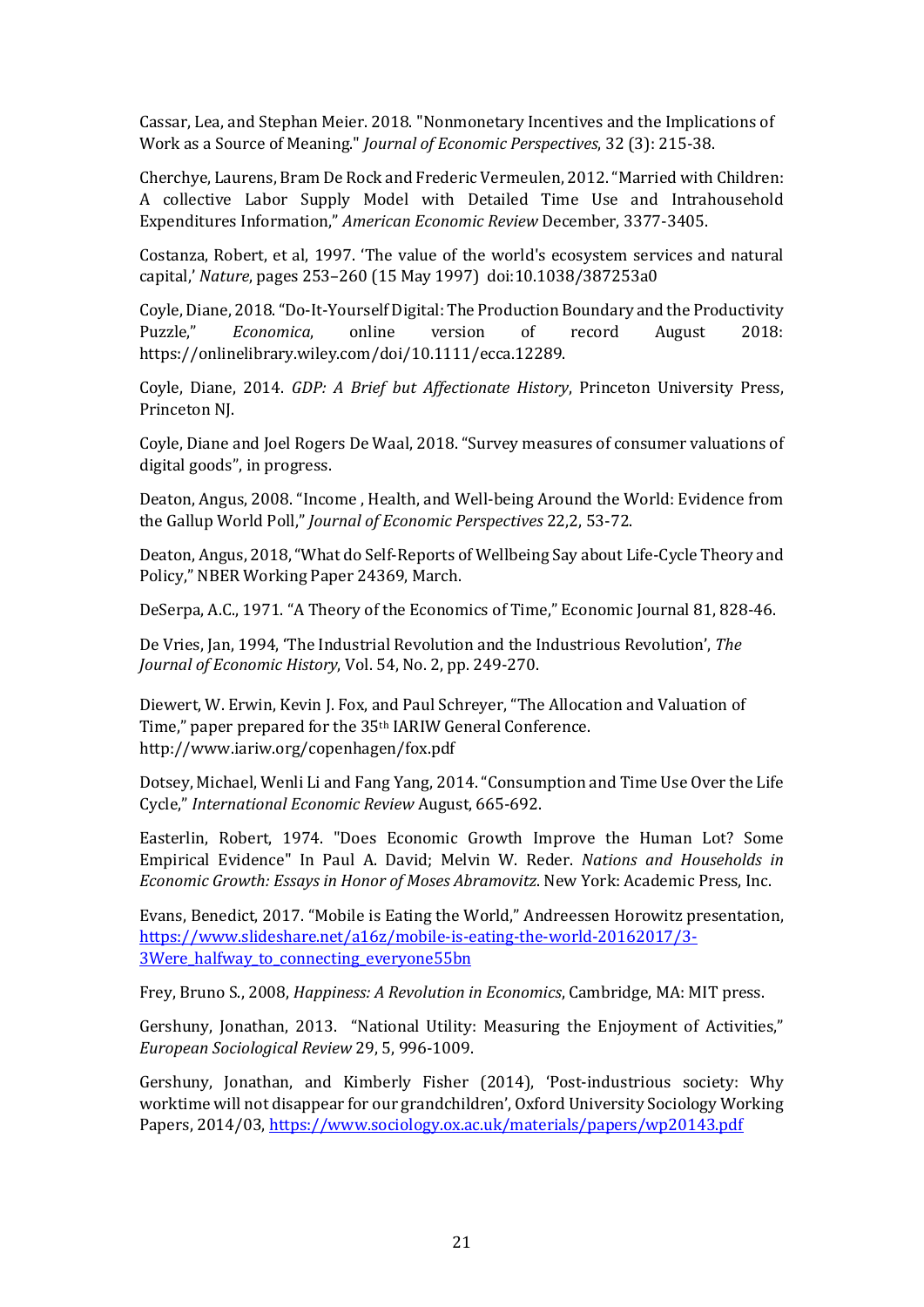Goolsbee, Austan and Peter J. Klenow, 2006. "Valuing Consumer Products by the Time Spent Using Them: An Application to the Internet," *American Economic Review*, May, 108- 112

Heys, Richard, 2018. "GDP and Welfare: A Spectrum of Opportunity," ESCoE working paper.

Hulten, Charles and Leonard Nakamura, 2017. "Accounting for Growth in the Age of the Internet: The Importance of Output-Saving Technological Change," NBER Working Paper 23315, April.

Hulten, Charles and Leonard Nakamura, 2018. "Measuring GDP and Welfare in the 21st Century," working paper.

Jones, Charles I., and Peter J. Klenow. 2016. "Beyond GDP? Welfare across Countries and Time." *American Economic Review,* 106 (9): 2426-57.

Juster, F. Thomas, 1985. "Preferences for Work and Leisure," in F. Thomas Juster and Frank P. Stafford, eds. *Time, Goods, and Well-being*, Ann Arbor, MI: Survey Research Center, University of Michigan, 333-351.

Juster, F. Thomas, Paul N. Courant and Greg K. Dow, 1981, "A Theoretical Framework for the Measurement of Well-being" *Review of Income and Wealth* 27, 1-31.

Juster, F. Thomas and Frank P. Stafford, 1991, "The Allocation of Time: Empirical Findings, Behavioral Models, and Problems of Measurement," *Journal of Economic Literature* 29, June, 471-522.

Kahneman, Daniel, 1999. "Objective Happiness," in Daniel Kahneman, Ed Diener, and Norbert Schwartz, eds., W*ell-Being: The Foundations of Hedonic Psychology,* New York: Russell Sage, 3-25.

Kaplan, Greg, and Sam Schulhofer-Wohl. 2018. "The Changing (Dis-)utility of Work." *Journal of Economic Perspectives*, 32 (3): 239-58.

Krueger, Alan B., Daniel Kahneman, David Schkade, Norbert Schwartz, and Arthur A. Stone, 2009a, "National Time Accounting: The Currency of Life," in Alan B. Krueger, ed., *Measuring the Subjective Well-Being of Nations*, University of Chicago Press: Chicago, 9- 86.

Krueger, Alan B., Daniel Kahneman, David Schkade, Norbert Schwartz, and Arthur A. Stone, 2009b, "Rejoinder," in Alan B. Krueger, ed., *Measuring the Subjective Well-Being of Nations,* University of Chicago Press: Chicago, 243-51.

Lancaster, Kelvin J., 1966b."A New Approach to Consumer Theory", *The Journal of Political Economy*, 74, 2, April, 132-157.

Lerner, Josh, and Jean Tirole, 2003. 'Some Simple Economics of Open Source', *The Journal of Industrial Economics* 50(2),pp 197-234, 2003.

Maestas, Nicole, Kathleen J. Mullen, David Powell, Till von Wachter, and Jeffrey B. Wenger, 2018, "The Value of Working Conditions in the United States and Implications for the Structure of Wages,"NBER Working paper 25204.

Mas, Alexandre and Amanda Pallais, 2017. "Valuing Alternative Work Arrangements" American Economic Review 107, December, 3722-59.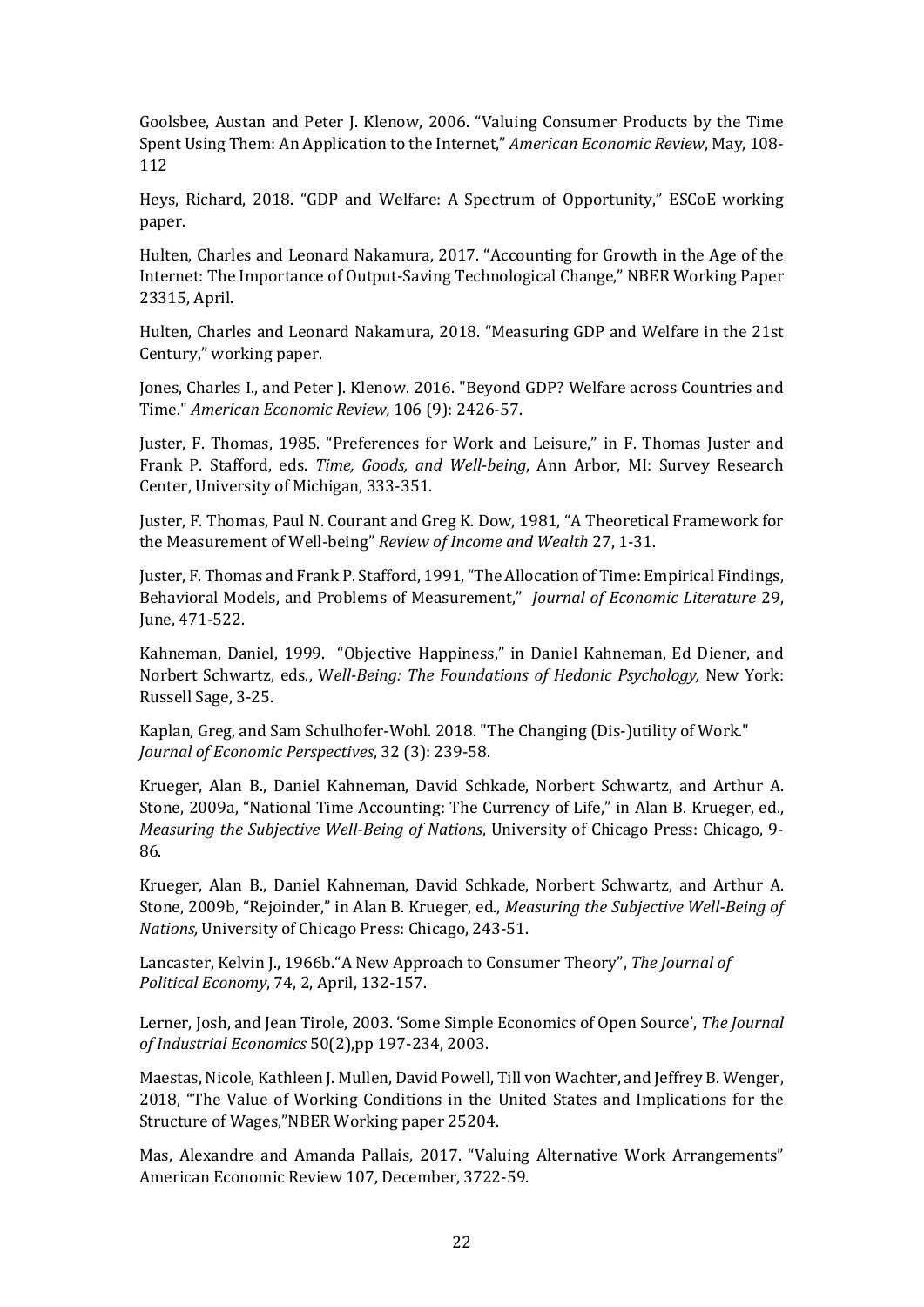Nakamura, Leonard, Jon Samuels and Rachel Soloveichik, 2018. ""Free" Internet Content: Web 1.0, Web 2.0 and the Sources of Economic Growth", working paper.

Nakamura, Jeanne, Mihalyi Csikszentmihalyi, 2002. "The Concept of Flow." in C.R. Snyder and S.J. Lopez (Eds.) *Handbook of Positive Psychology*. New York: Oxford University Press, pp 89-105, 2002

Nordhaus, William, 2009, "Measuring Real Income with Leisure and Household Production," in Alan B. Krueger, ed., *Measuring the Subjective Well-Being of Nation*s, University of Chicago Press: Chicago, 125-144.

Nordhaus, William, James Tobin, 1972. 'Is Growth Obsolete?' in eds Nordhaus and Tobin, *Economic Research: Retrospect and Prospect*, Volume 5, Economic Growth, pp1-80, NBER.

Rosen, Sherwin (1981). "The Economics of Superstars," *American Economic Review* 71 (5), December, 845-858.

Matthias Schmelzer, 2016. *The Hegemony of Growth: The OECD and the Making of the Economic Growth Paradigm*, Cambridge University Press, Cambridge, England.

Sen, Amartya (1993), "Capability and Well-Being," in Martha C. Nussbaum and Amartya Sen (eds.), *The Quality of Life*. Oxford: Clarendon Press.

Sen, Amartya (1982), Choice, Welfare and Measurement, Blackwell.

Small, Kenneth A.,(2012) "Valuation of Travel Time," *Economics of Transportation* 1(10), 2-14.

Smith, Adam (1776/1998), *The Wealth of Nations.*

Steedman, Ian, (2001), *Consumption Takes Time: Implications for Economic Theory*, Routledge.

Stevenson, Bersey and Justin Wolfers, 2008, "Economic Growth and Subjective Wellbeing: Reassessing the Easterlin Paradox," *Brookings Papers on Economic Activity*, Spring 1-87.

Stiglitz, Joseph E., Amartya Sen and Jean-Paul Fitoussi, 2010, *Mismeasuring Our Lives: Why GDP Doesn't Add Up*, New York: The New Press.

Varian, Hal, (2009), "Economic Value of Google," BEA Advisory Council Meeting, Decembe[rhttp://cdn.oreillystatic.com/en/assets/1/event/57/The%20Economic%20I](http://cdn.oreillystatic.com/en/assets/1/event/57/The%20Economic%20Impact%20of%20Google%20Presentation.pdf) [mpact%20of%20Google%20Presentation.pdf](http://cdn.oreillystatic.com/en/assets/1/event/57/The%20Economic%20Impact%20of%20Google%20Presentation.pdf)

Waring, Marilyn, 1988. *[If Women Counted: A New Feminist Economics](https://en.wikipedia.org/wiki/If_Women_Counted)*, Harper & Row, New York.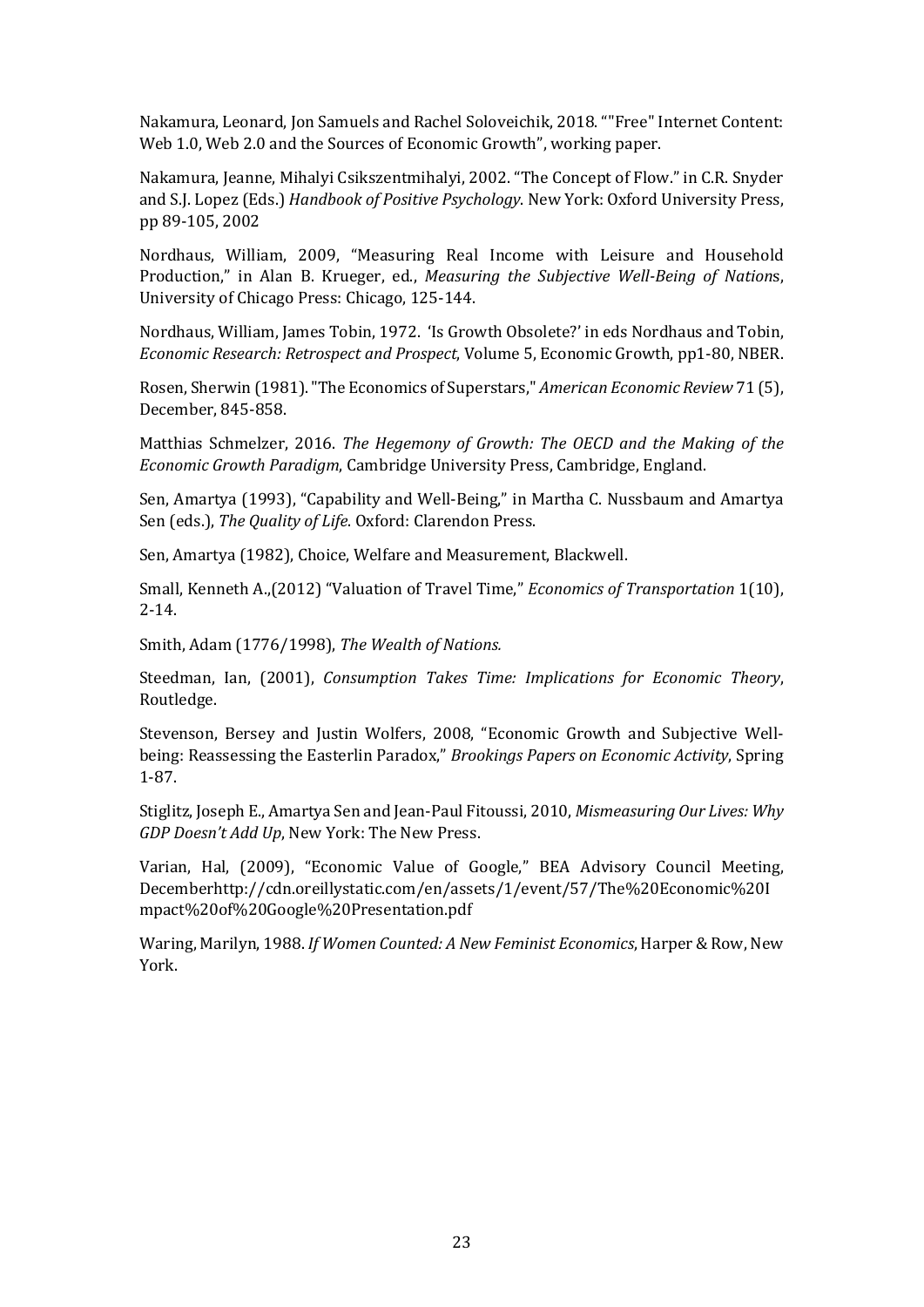| Table 2. Dasit Flutess beliefits (Juster, 1905) |            |            |  |  |  |
|-------------------------------------------------|------------|------------|--|--|--|
| <b>Activity</b>                                 | 1975 Score | 1981 Score |  |  |  |
| Talking with children                           | 9.16       | 8.98       |  |  |  |
| Care of children                                | 8.87       | 8.74       |  |  |  |
| Trips with children                             | 8.87       | 8.72       |  |  |  |
| Games with children                             | 8.62       | 8.24       |  |  |  |
| Talking with friends                            | 8.38       | 8.27       |  |  |  |
| Going on trips, outings                         | 8.24       | 8.17       |  |  |  |
| Job                                             | 8.02       | 7.79       |  |  |  |
| Hone entrertainment                             | 7.76       | 7.54       |  |  |  |
| Reading books, magazines                        | 7.60       | 7.49       |  |  |  |
| Going to church                                 | 7.23       | 7.28       |  |  |  |
| Reading newspapers                              | 7.17       | 7.10       |  |  |  |
| Making things for house                         | 6.78       | 6.47       |  |  |  |
| Playing sports                                  | 6.76       | 6.23       |  |  |  |
| Going to movies, plays                          | 6.65       | 6.38       |  |  |  |
| Gardening                                       | 6.55       | 6.27       |  |  |  |
| Cooking                                         | 6.17       | 6.13       |  |  |  |
| Television                                      | 5.93       | 6.00       |  |  |  |
| Other shopping                                  | 5.69       | 5.30       |  |  |  |
| Housing repairs and alterations                 | 5.11       | 4.94       |  |  |  |
| Work, school organizations                      | 5.00       | 5.13       |  |  |  |
| Grocery shopping                                | 4.57       | 4.55       |  |  |  |
| Cleaning house                                  | 4.22       | 4.18       |  |  |  |
| Sleeping                                        | NA         | 7.54       |  |  |  |
| Eating at home                                  | NA         | 7.46       |  |  |  |
| Personal care                                   | NA         | 7.38       |  |  |  |
| Eating out                                      | NA         | 7.33       |  |  |  |
| Taking naps                                     | NA         | 5.20       |  |  |  |
| Caring for other children                       | NA         | 4.53       |  |  |  |

# **Table 2. Basic Process Benefits (Juster,1985)**